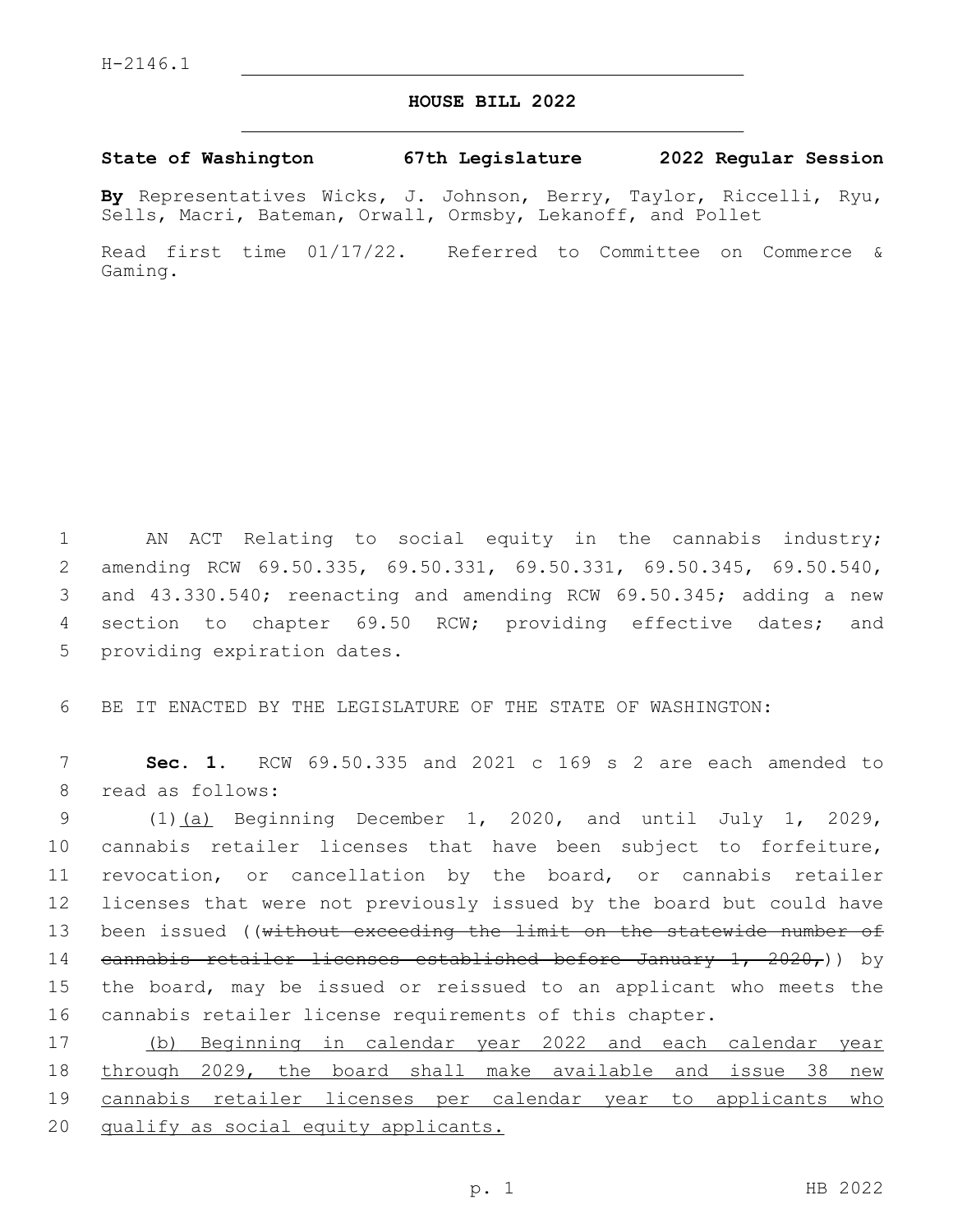(c) Beginning in calendar year 2022 and each calendar year through 2029, the board shall make available and issue 25 new marijuana producer and/or processor licenses per calendar year to applicants who qualify as social equity applicants. Applicants for licenses authorized in this subsection (1)(c) may choose to apply for a producer license, a processor license, or both a producer and processor license. Nothing in this subsection prevents each of the 25 persons licensed pursuant to this section per calendar year from being issued both a producer and processor license if they so choose and qualify.

 (d) All licenses issued under the social equity program in this 12 section are mobile and may be for premises located within any city, 13 county, or town in the state that permits the cannabis business 14 activity at the proposed location, regardless of:

 (i) Whether a license was originally allocated to or issued in 16 another county, city, or town; and

 (ii) The maximum number of retail outlets established by the board for each county under RCW 69.50.345.

 (e) The distance restrictions in RCW 69.50.331(8) do not apply to licenses issued under the social equity program in this section. However, no license issued pursuant to this section may be issued for any premises within 500 feet of the perimeter of the grounds of any elementary or secondary school.

24 (2)(a) In order to be considered for a retail license, a producer 25 license, or a processor license under subsection (1) of this section, 26 an applicant must be a social equity applicant and submit ((a social 27 equity plan)) documentation to verify qualification status along with 28 other cannabis ((retailer)) license application requirements to the board. If the application proposes ownership by more than one person, then at least fifty-one percent of the proposed ownership structure must reflect the qualifications of a social equity applicant.

 (b) Persons holding an existing cannabis retailer license or title certificate for a cannabis retailer business in a local jurisdiction subject to a ban or moratorium on cannabis retail 35 businesses may apply for a retail license under this section.

 (3)(a) In determining the issuance of a license among applicants, the ((board may prioritize applicants based on the extent to which 38 the application addresses the components of the social equity plan)) 39 office of equity and the department of commerce, in consultation with community organizations, shall select a third-party contractor to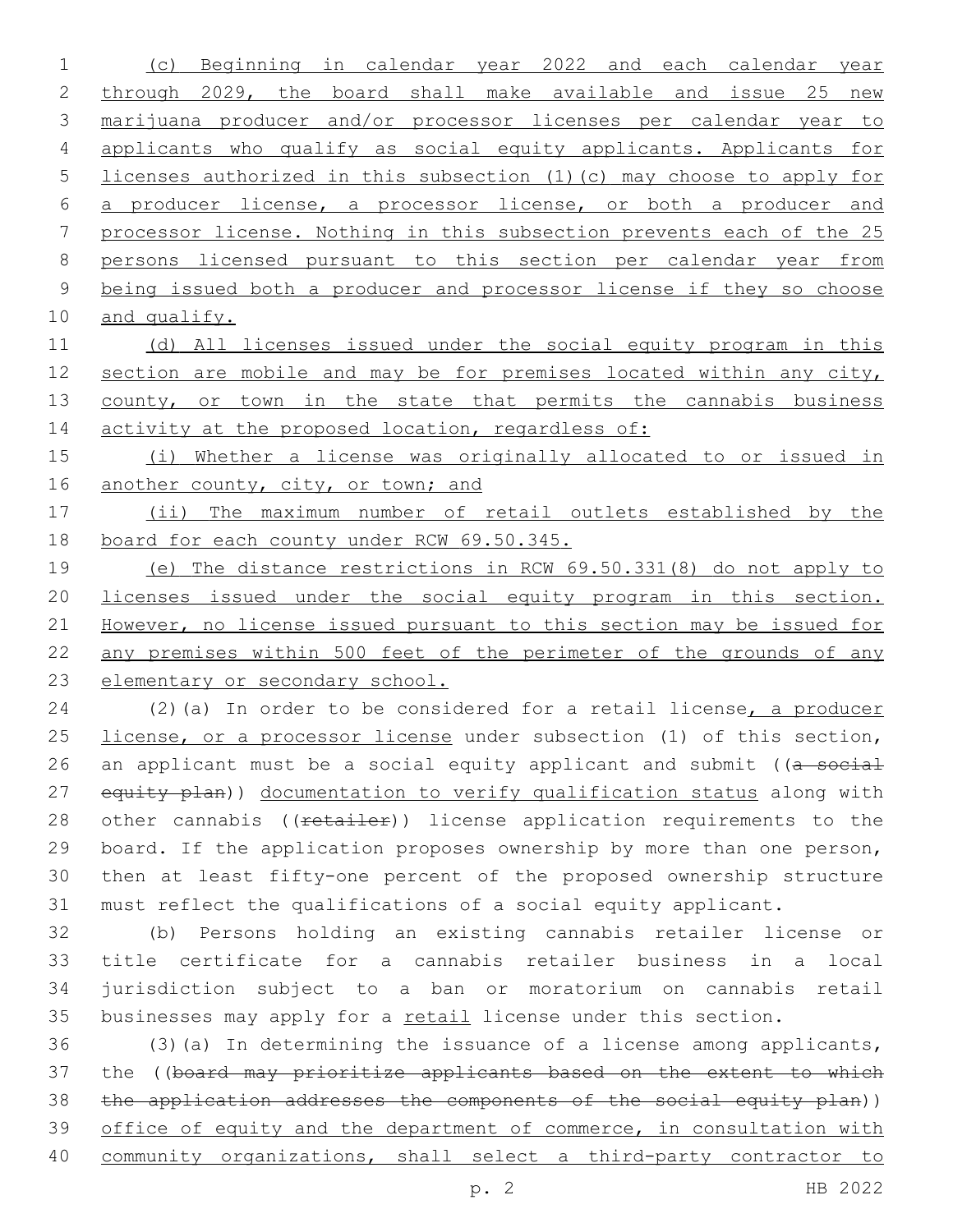1 prioritize applicants and the board shall review applications based 2 on the priority set by the third-party contractor. The third-party 3 contractor shall prioritize applicants based on a scoring rubric 4 recommended by the social equity in cannabis task force and approved 5 by the office of equity.

6 (b) The board may deny any application submitted under this 7 subsection if the board determines that  $($ :

8 (i) The application does not meet social equity goals or does not 9 meet social equity plan requirements; or

10 (ii) The)) the application does not ((otherwise)) meet the 11 licensing requirements of this section or chapter.

 (4) The board may adopt rules to implement this section. Rules may include strategies for receiving advice on the social equity program from individuals the program is intended to benefit. Rules 15 ((may)) shall also require that licenses awarded under this section be transferred or sold only to individuals or groups of individuals who comply with the requirements for initial licensure as a social 18 equity applicant ((with a social equity plan under this section)) for 19 a period of at least five years from the date of transfer or sale.

20 (5) The annual fee for issuance, reissuance, or renewal for any 21 license under this section must be ((equal to the fee established in 22 RCW 69.50.325)) waived.

(6) For the purposes of this section:23

24 (a) "Cannabis" has the meaning provided for "marijuana" under 25 this chapter.

 (b) "Disproportionately impacted area" means a census tract or comparable geographic area that satisfies the following criteria, which may be further defined in rule by the board after consultation 29 with the ((commission on African American affairs)) office of equity and other agencies, commissions, and community members as determined 31 by the board:

32 (i) The area has a high poverty rate;

33 (ii) The area has a high rate of participation in income-based 34 federal or state programs;

35 (iii) The area has a high rate of unemployment; and

36 (iv) The area has a high rate of arrest, conviction, or 37 incarceration related to the sale, possession, use, cultivation, 38 manufacture, or transport of cannabis.

(c) "Social equity applicant" means:39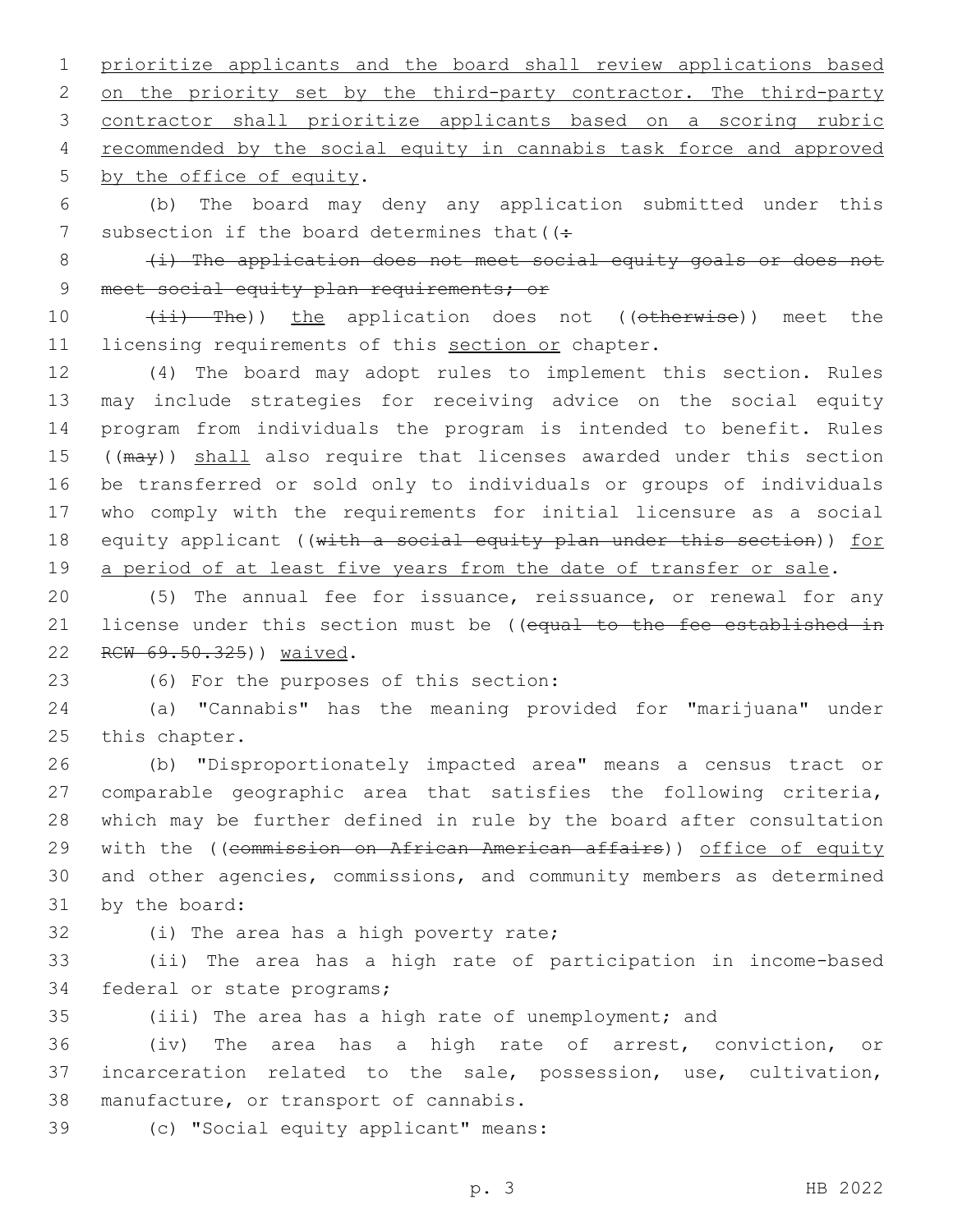(i) An applicant who has at least fifty-one percent ownership and control by one or more individuals who have resided in a 3 disproportionately impacted area for ((a period of time defined in rule by the board after consultation with the commission on African American affairs and other commissions, agencies, and community 6 members as determined by the board;

7 (ii))) at least five years out of the last 60 years;

 (ii) An applicant who has at least 51 percent ownership and 9 control by at least one individual who is a racial minority that available data shows was disproportionately harmed by the war on drugs as evidenced by rates of arrest for marijuana possession offenses;

13 (iii) An applicant who has at least fifty-one percent ownership 14 and control by at least one individual who has been convicted of a 15 cannabis offense, a drug offense, or is a family member of such an 16 individual; or

17 (( $(i$ ii))) (iv) An applicant who meets criteria defined in rule by 18 the board after consultation with the ((commission on African 19 American affairs and other commissions)) office of equity, agencies, 20 and community members as determined by the board.

21 (d) "Social equity goals" means:

22 (i) Increasing the number of cannabis ((retailer)) licenses held 23 by social equity applicants from disproportionately impacted areas; 24 and

25 (ii) Reducing accumulated harm suffered by individuals, families, 26 and local areas subject to severe impacts from the historical 27 application and enforcement of cannabis prohibition laws.

28 (((e) "Social equity plan" means a plan that addresses at least 29 some of the elements outlined in this subsection (6)(e), along with 30 any additional plan components or requirements approved by the board 31 following consultation with the task force created in RCW 69.50.336. 32 The plan may include:

 $\{i\}$  A statement that the social equity applicant qualifies as a 34 social equity applicant and intends to own at least fifty-one percent 35 of the proposed cannabis retail business or applicants representing 36 at least fifty-one percent of the ownership of the proposed business 37 qualify as social equity applicants;

38 (ii) A description of how issuing a cannabis retail license to 39 the social equity applicant will meet social equity goals;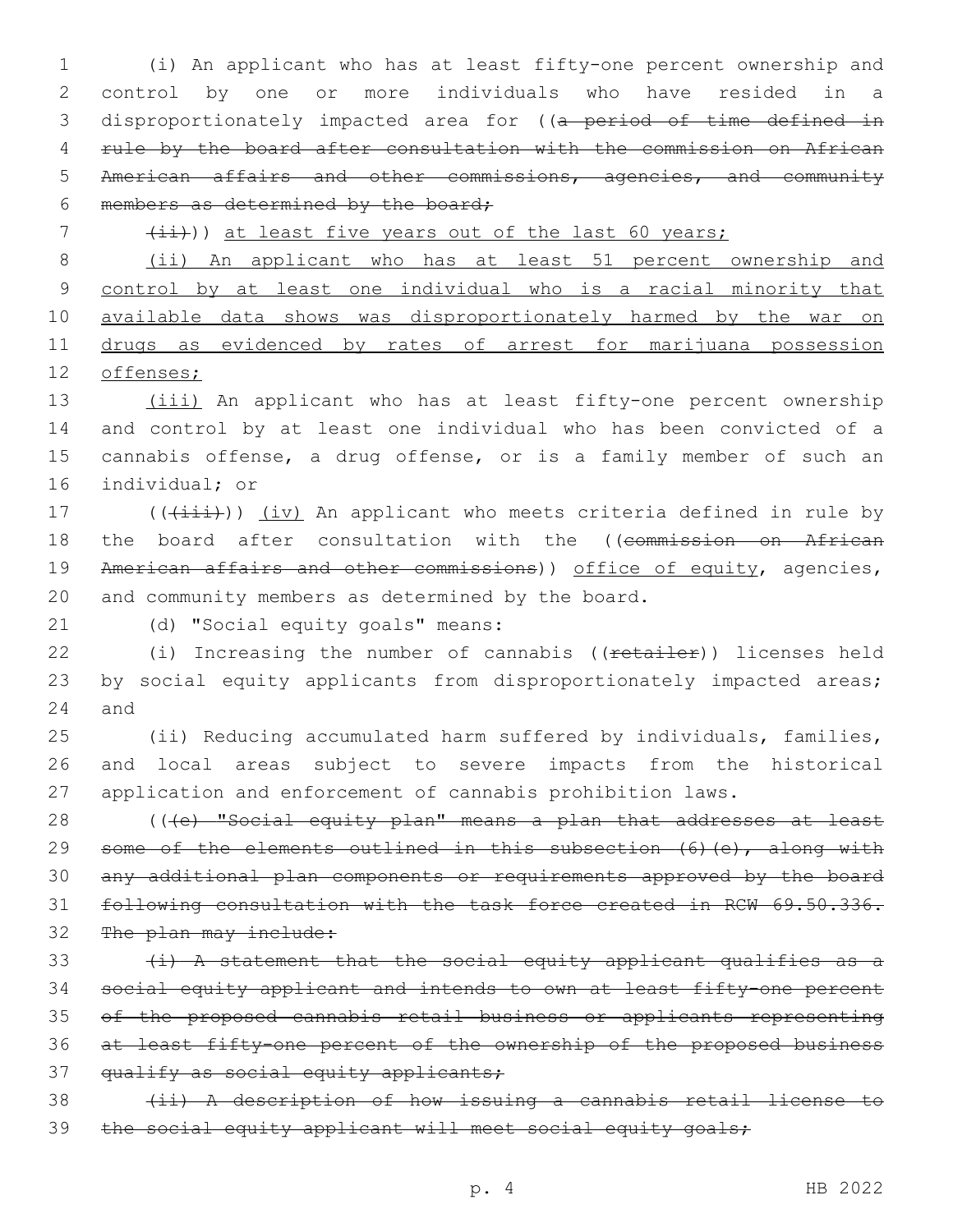(iii) The social equity applicant's personal or family history with the criminal justice system including any offenses involving cannabis;

 (iv) The composition of the workforce the social equity applicant intends to hire;

 (v) Neighborhood characteristics of the location where the social equity applicant intends to operate, focusing especially on 8 disproportionately impacted areas; and

 (vi) Business plans involving partnerships or assistance to organizations or residents with connection to populations with a 11 history of high rates of enforcement of cannabis prohibition.))

 NEW SECTION. **Sec. 2.** A new section is added to chapter 69.50 13 RCW to read as follows:

 (1) Except as provided in RCW 69.50.335, beginning on the 15 effective date of this section through December 31, 2029, the board may not issue any new cannabis producer, processor, or retailer 17 licenses.

 (2) Beginning on the effective date of this section through December 31, 2029, new cannabis licenses under this chapter may be issued only to social equity applicants as described in RCW 69.50.335.21

 (3) Beginning January 1, 2030, at least 50 percent of the total number of new cannabis licenses issued under this chapter must be issued to applicants who qualify as social equity applicants as 25 described in RCW 69.50.335.

 **Sec. 3.** RCW 69.50.331 and 2020 c 154 s 1 are each amended to 27 read as follows:

 (1) For the purpose of considering any application for a license to produce, process, research, transport, or deliver marijuana, useable marijuana, marijuana concentrates, or marijuana-infused products subject to the regulations established under RCW 69.50.385, or sell marijuana, or for the renewal of a license to produce, process, research, transport, or deliver marijuana, useable marijuana, marijuana concentrates, or marijuana-infused products subject to the regulations established under RCW 69.50.385, or sell marijuana, the board must conduct a comprehensive, fair, and impartial evaluation of the applications timely received.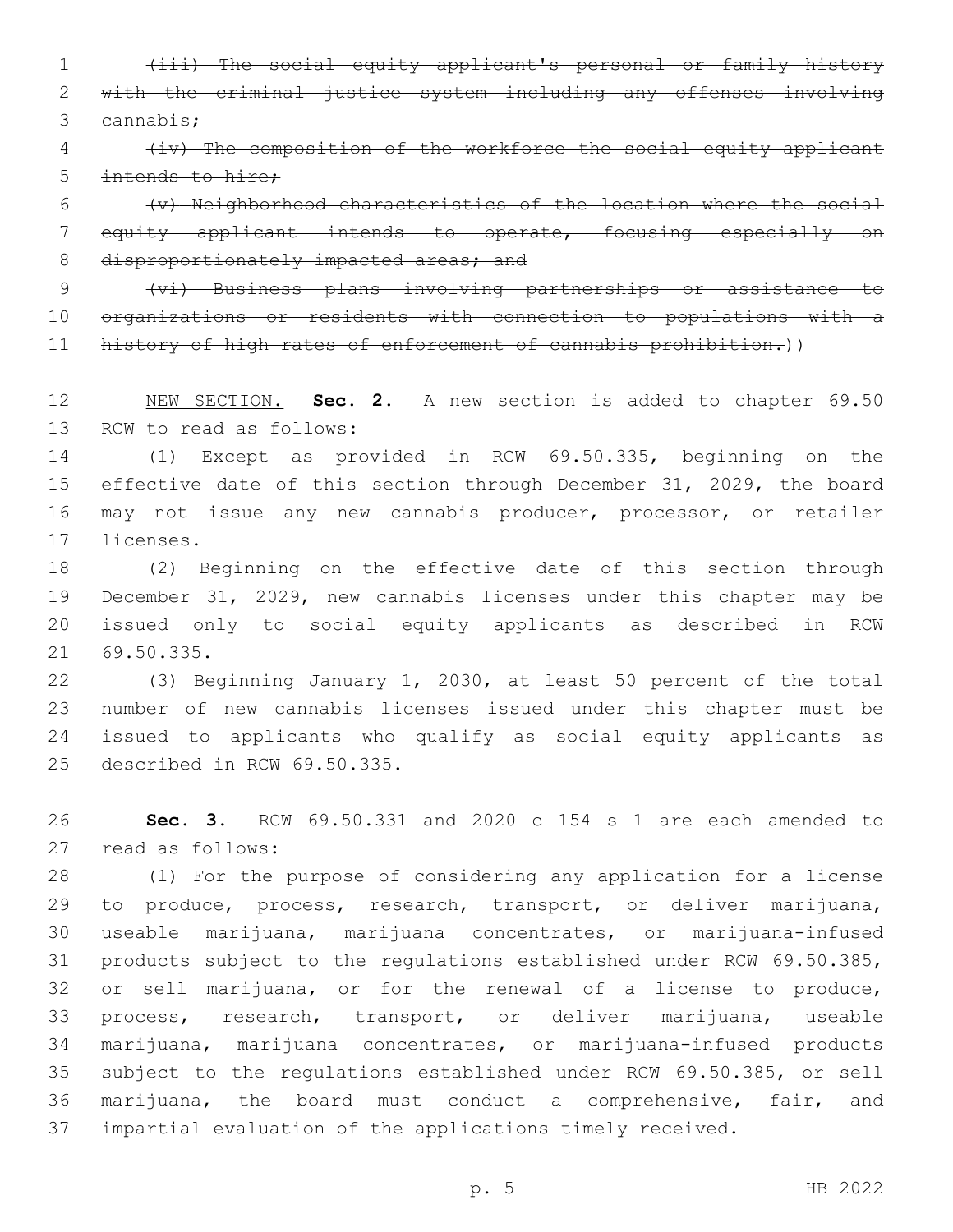(a) The board may cause an inspection of the premises to be made, and may inquire into all matters in connection with the construction and operation of the premises. For the purpose of reviewing any application for a license and for considering the denial, suspension, revocation, cancellation, or renewal or denial thereof, of any license, the board may consider any prior criminal arrests or convictions of the applicant, any public safety administrative violation history record with the board, and a criminal history record information check. The board may submit the criminal history record information check to the Washington state patrol and to the identification division of the federal bureau of investigation in order that these agencies may search their records for prior arrests and convictions of the individual or individuals who filled out the forms. The board must require fingerprinting of any applicant whose criminal history record information check is submitted to the federal bureau of investigation. The provisions of RCW 9.95.240 and of chapter 9.96A RCW do not apply to these cases. Subject to the provisions of this section, the board may, in its discretion, grant 19 or deny the renewal or license applied for. Denial may be based on, without limitation, the existence of chronic illegal activity documented in objections submitted pursuant to subsections (7)(c) and (10) of this section. Authority to approve an uncontested or unopposed license may be granted by the board to any staff member the board designates in writing. Conditions for granting this authority 25 must be adopted by rule.

(b) No license of any kind may be issued to:26

(i) A person under the age of twenty-one years;

 (ii) A person doing business as a sole proprietor who has not lawfully resided in the state for at least six months prior to 30 applying to receive a license;

 (iii) A partnership, employee cooperative, association, nonprofit corporation, or corporation unless formed under the laws of this state, and unless all of the members thereof are qualified to obtain 34 a license as provided in this section; or

 (iv) A person whose place of business is conducted by a manager or agent, unless the manager or agent possesses the same 37 qualifications required of the licensee.

 (2)(a) The board may, in its discretion, subject to RCW 43.05.160, 69.50.563, 69.50.562, 69.50.334, and 69.50.342(3) suspend or cancel any license; and all protections of the licensee from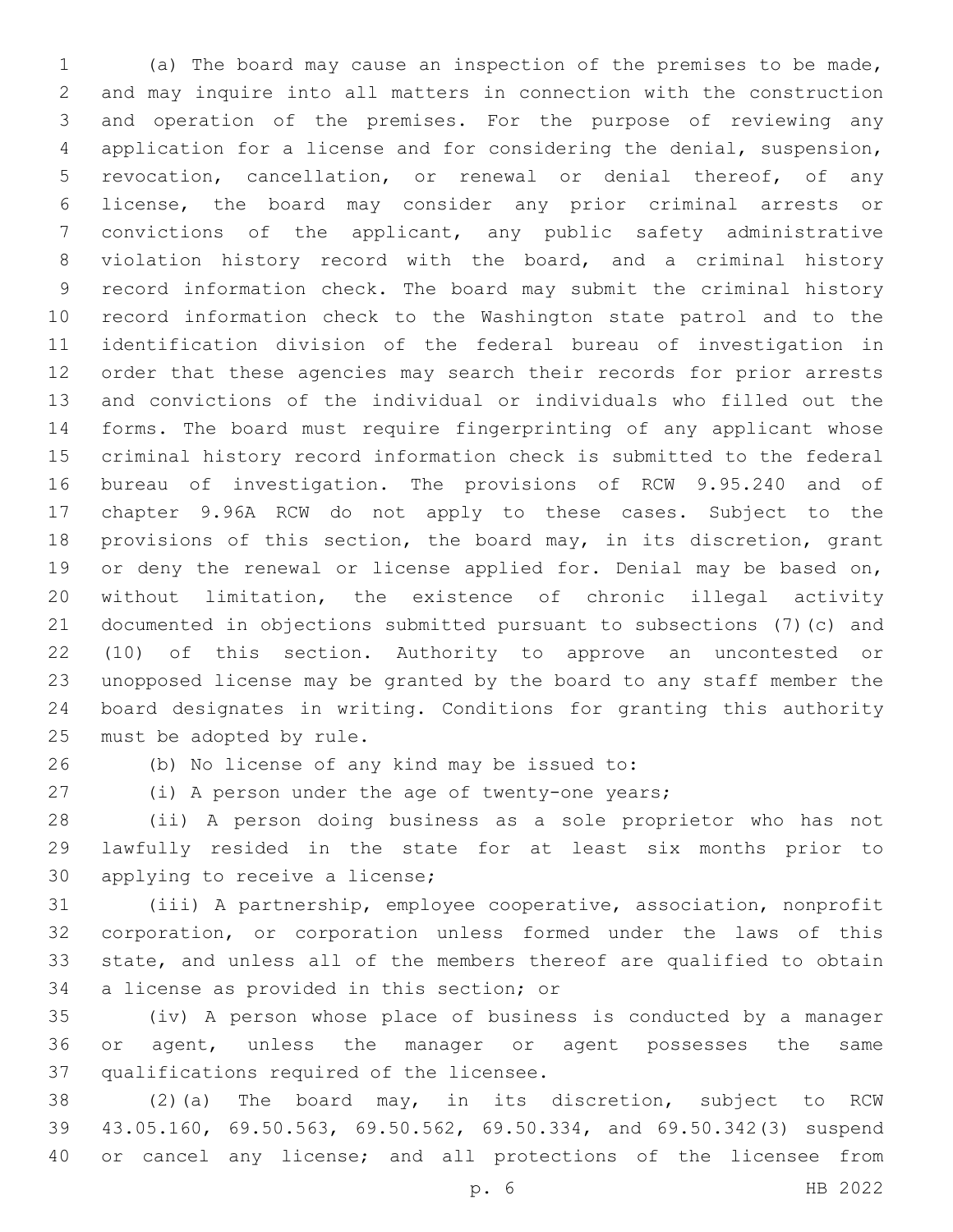criminal or civil sanctions under state law for producing, processing, researching, or selling marijuana, marijuana concentrates, useable marijuana, or marijuana-infused products thereunder must be suspended or terminated, as the case may be.

 (b) The board must immediately suspend the license of a person who has been certified pursuant to RCW 74.20A.320 by the department of social and health services as a person who is not in compliance with a support order. If the person has continued to meet all other requirements for reinstatement during the suspension, reissuance of the license is automatic upon the board's receipt of a release issued by the department of social and health services stating that the 12 licensee is in compliance with the order.

 (c) The board may request the appointment of administrative law judges under chapter 34.12 RCW who shall have power to administer oaths, issue subpoenas for the attendance of witnesses and the production of papers, books, accounts, documents, and testimony, examine witnesses, receive testimony in any inquiry, investigation, hearing, or proceeding in any part of the state, and consider mitigating and aggravating circumstances in any case and deviate from any prescribed penalty, under rules the board may adopt.

 (d) Witnesses must be allowed fees and mileage each way to and from any inquiry, investigation, hearing, or proceeding at the rate authorized by RCW 34.05.446. Fees need not be paid in advance of appearance of witnesses to testify or to produce books, records, or 25 other legal evidence.

 (e) In case of disobedience of any person to comply with the 27 order of the board or a subpoena issued by the board, or any of its members, or administrative law judges, or on the refusal of a witness to testify to any matter regarding which he or she may be lawfully interrogated, the judge of the superior court of the county in which the person resides, on application of any member of the board or administrative law judge, compels obedience by contempt proceedings, as in the case of disobedience of the requirements of a subpoena issued from said court or a refusal to testify therein.

 (3) Upon receipt of notice of the suspension or cancellation of a license, the licensee must forthwith deliver up the license to the 37 board. Where the license has been suspended only, the board must return the license to the licensee at the expiration or termination of the period of suspension. The board must notify all other licensees in the county where the subject licensee has its premises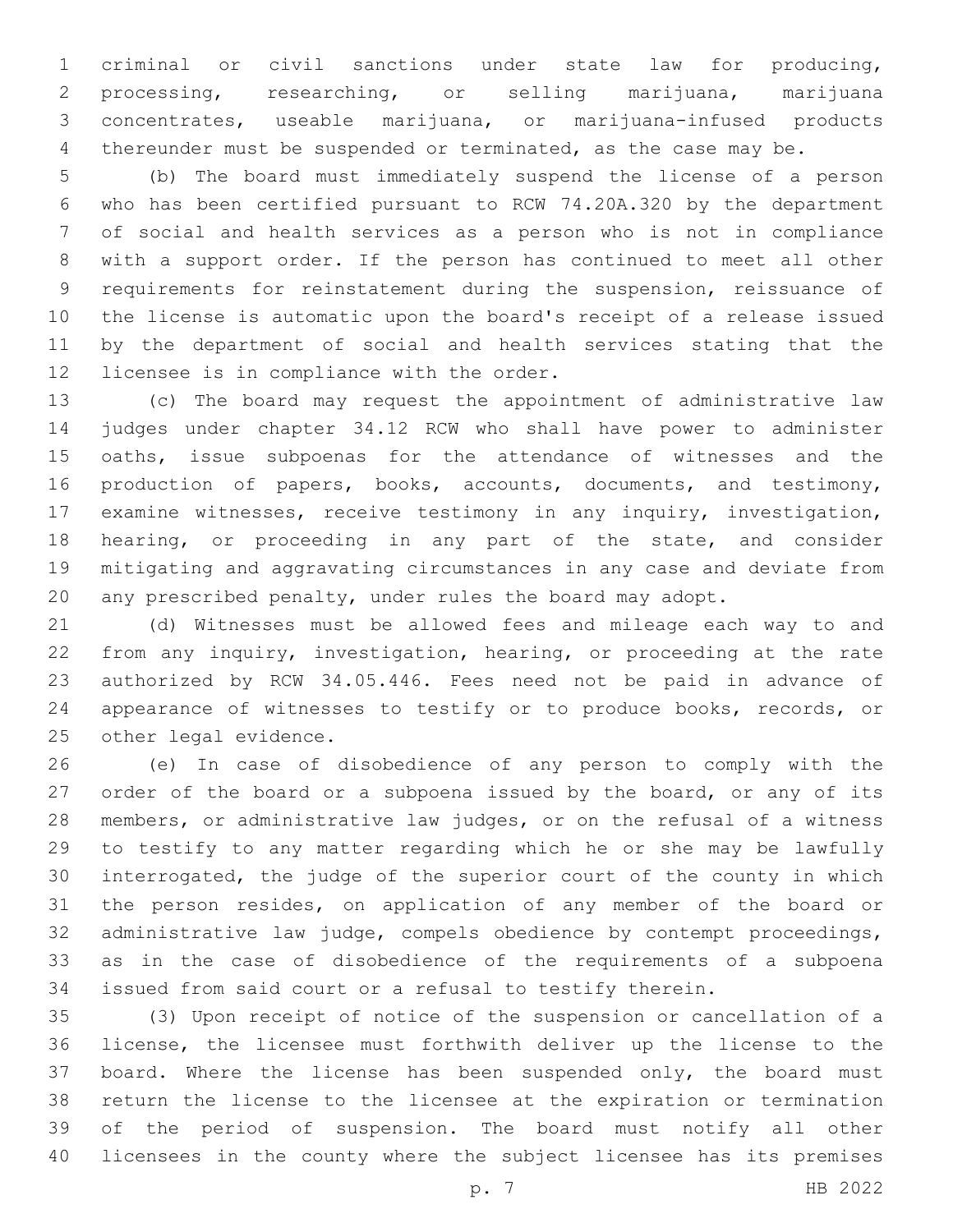of the suspension or cancellation of the license; and no other licensee or employee of another licensee may allow or cause any marijuana, marijuana concentrates, useable marijuana, or marijuana- infused products to be delivered to or for any person at the premises 5 of the subject licensee.

 (4) Every license issued under this chapter is subject to all conditions and restrictions imposed by this chapter or by rules adopted by the board to implement and enforce this chapter. All conditions and restrictions imposed by the board in the issuance of an individual license must be listed on the face of the individual 11 license along with the trade name, address, and expiration date.

 (5) Every licensee must post and keep posted its license, or 13 licenses, in a conspicuous place on the premises.

 (6) No licensee may employ any person under the age of twenty-one 15 years.

 (7)(a) Before the board issues a new or renewed license to an applicant it must give notice of the application to the chief executive officer of the incorporated city or town, if the application is for a license within an incorporated city or town, or to the county legislative authority, if the application is for a license outside the boundaries of incorporated cities or towns, or to the tribal government if the application is for a license within Indian country, or to the port authority if the application for a license is located on property owned by a port authority.

 (b) The incorporated city or town through the official or employee selected by it, the county legislative authority or the official or employee selected by it, the tribal government, or port authority has the right to file with the board within twenty days after the date of transmittal of the notice for applications, or at least thirty days prior to the expiration date for renewals, written objections against the applicant or against the premises for which the new or renewed license is asked. The board may extend the time period for submitting written objections upon request from the 34 authority notified by the board.

 (c) The written objections must include a statement of all facts upon which the objections are based, and in case written objections are filed, the city or town or county legislative authority may request, and the board may in its discretion hold, a hearing subject to the applicable provisions of Title 34 RCW. If the board makes an initial decision to deny a license or renewal based on the written

p. 8 HB 2022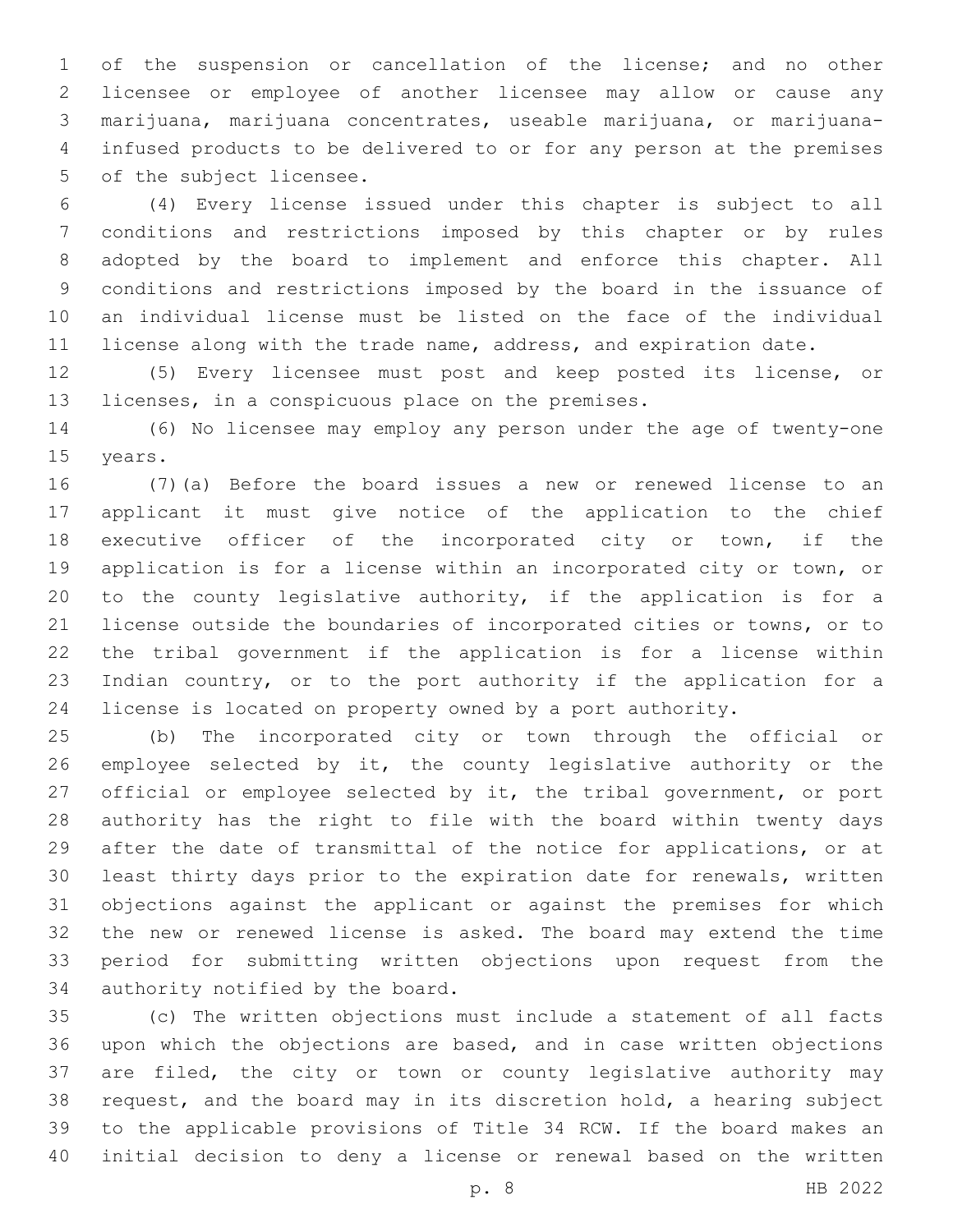objections of an incorporated city or town or county legislative authority, the applicant may request a hearing subject to the applicable provisions of Title 34 RCW. If a hearing is held at the request of the applicant, board representatives must present and defend the board's initial decision to deny a license or renewal.

 (d) Upon the granting of a license under this title the board must send written notification to the chief executive officer of the incorporated city or town in which the license is granted, or to the county legislative authority if the license is granted outside the 10 boundaries of incorporated cities or towns.

 (8)(a) Except as provided in (b) through (e) of this subsection 12 and RCW 69.50.335, the board may not issue a license for any premises within one thousand feet of the perimeter of the grounds of any elementary or secondary school, playground, recreation center or facility, child care center, public park, public transit center, or library, or any game arcade admission to which is not restricted to 17 persons aged twenty-one years or older. In accordance with RCW 69.50.335, premises licensed or proposed to be licensed through the cannabis social equity program are not subject to the distance restrictions in (a) through (d) of this subsection. However, no license issued through the cannabis social equity program may be issued for any premises within 500 feet of the perimeter of the grounds of any elementary or secondary school.

 (b) A city, county, or town may permit the licensing of premises within one thousand feet but not less than one hundred feet of the facilities described in (a) of this subsection, except elementary schools, secondary schools, and playgrounds, by enacting an ordinance authorizing such distance reduction, provided that such distance reduction will not negatively impact the jurisdiction's civil regulatory enforcement, criminal law enforcement interests, public 31 safety, or public health.

 (c) A city, county, or town may permit the licensing of research premises allowed under RCW 69.50.372 within one thousand feet but not less than one hundred feet of the facilities described in (a) of this subsection by enacting an ordinance authorizing such distance reduction, provided that the ordinance will not negatively impact the jurisdiction's civil regulatory enforcement, criminal law 38 enforcement, public safety, or public health.

 (d) The board may license premises located in compliance with the distance requirements set in an ordinance adopted under (b) or (c) of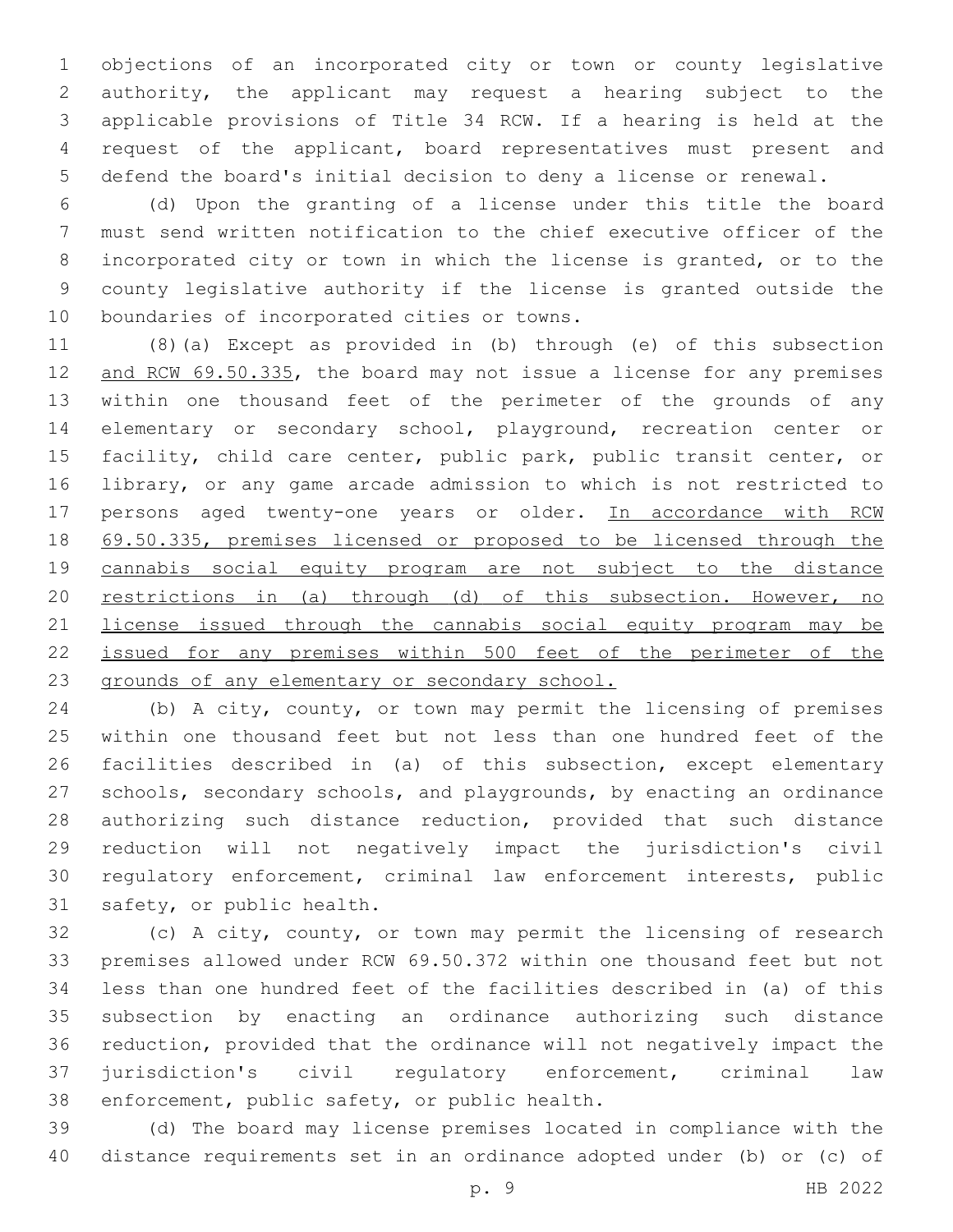1 this subsection or in compliance with RCW 69.50.335. Before issuing or renewing a research license for premises within one thousand feet but not less than one hundred feet of an elementary school, secondary school, or playground in compliance with an ordinance passed pursuant to (c) of this subsection, the board must ensure that the facility:

 (i) Meets a security standard exceeding that which applies to marijuana producer, processor, or retailer licensees;

 (ii) Is inaccessible to the public and no part of the operation of the facility is in view of the general public; and

 (iii) Bears no advertising or signage indicating that it is a 11 marijuana research facility.

 (e) The board must issue a certificate of compliance if the premises met the requirements under (a), (b), (c), or (d) of this subsection on the date of the application. The certificate allows the licensee to operate the business at the proposed location notwithstanding a later occurring, otherwise disqualifying factor.

 (f) The board may not issue a license for any premises within Indian country, as defined in 18 U.S.C. Sec. 1151, including any fee patent lands within the exterior boundaries of a reservation, without the consent of the federally recognized tribe associated with the 21 reservation or Indian country.

 (9) A city, town, or county may adopt an ordinance prohibiting a marijuana producer or marijuana processor from operating or locating a business within areas zoned primarily for residential use or rural use with a minimum lot size of five acres or smaller.

 (10) In determining whether to grant or deny a license or renewal of any license, the board must give substantial weight to objections from an incorporated city or town or county legislative authority based upon chronic illegal activity associated with the applicant's operations of the premises proposed to be licensed or the applicant's operation of any other licensed premises, or the conduct of the applicant's patrons inside or outside the licensed premises. "Chronic illegal activity" means (a) a pervasive pattern of activity that threatens the public health, safety, and welfare of the city, town, or county including, but not limited to, open container violations, assaults, disturbances, disorderly conduct, or other criminal law violations, or as documented in crime statistics, police reports, emergency medical response data, calls for service, field data, or similar records of a law enforcement agency for the city, town, 40 county, or any other municipal corporation or any state agency; or

p. 10 HB 2022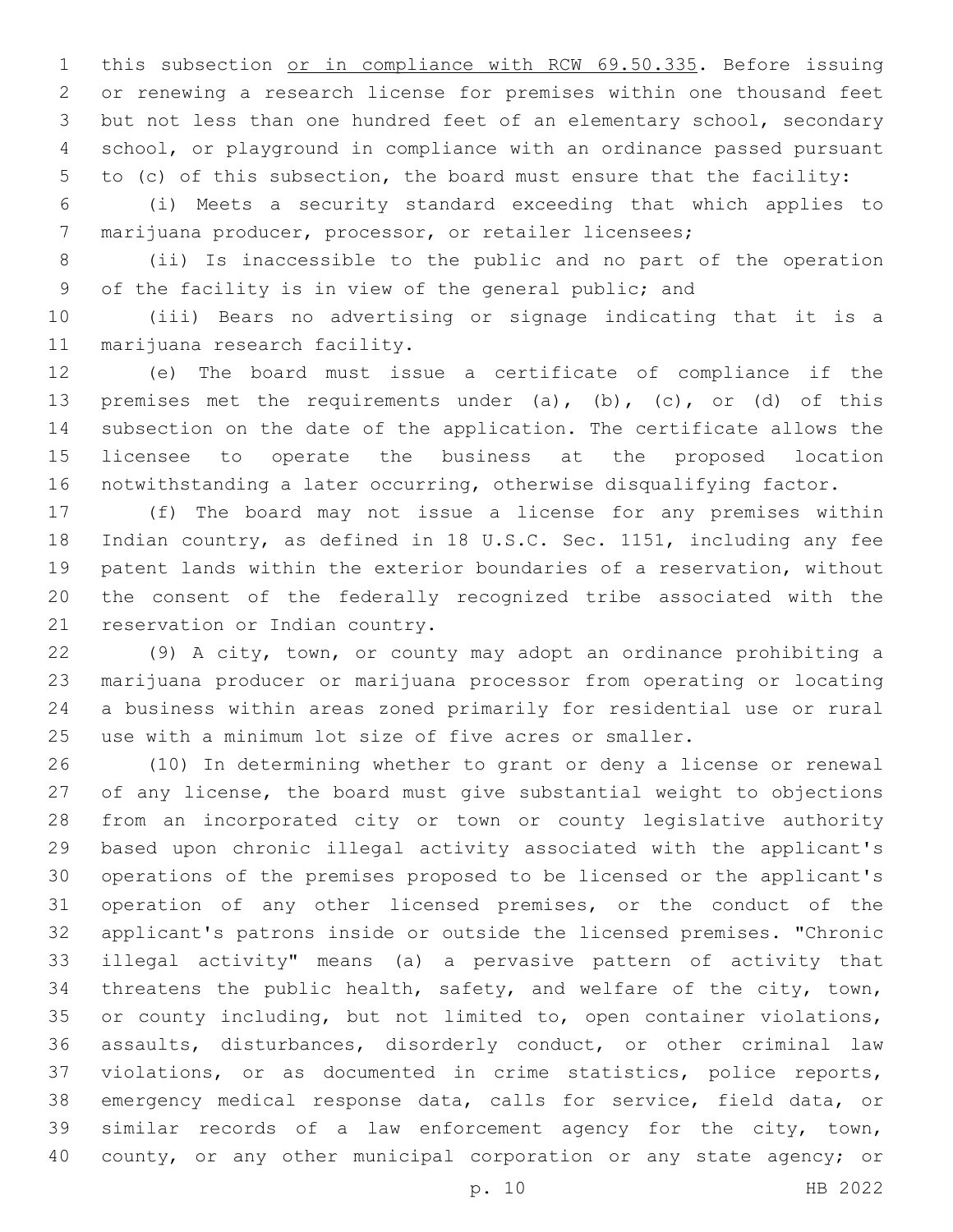(b) an unreasonably high number of citations for violations of RCW 46.61.502 associated with the applicant's or licensee's operation of any licensed premises as indicated by the reported statements given 4 to law enforcement upon arrest.

 **Sec. 4.** RCW 69.50.331 and 2020 c 154 s 1 are each amended to read as follows:6

 (1) For the purpose of considering any application for a license to produce, process, research, transport, or deliver marijuana, useable marijuana, marijuana concentrates, or marijuana-infused products subject to the regulations established under RCW 69.50.385, or sell marijuana, or for the renewal of a license to produce, process, research, transport, or deliver marijuana, useable marijuana, marijuana concentrates, or marijuana-infused products subject to the regulations established under RCW 69.50.385, or sell marijuana, the board must conduct a comprehensive, fair, and impartial evaluation of the applications timely received.

 (a) The board may cause an inspection of the premises to be made, and may inquire into all matters in connection with the construction and operation of the premises. For the purpose of reviewing any application for a license and for considering the denial, suspension, revocation, cancellation, or renewal or denial thereof, of any license, the board may consider any prior criminal arrests or convictions of the applicant, any public safety administrative violation history record with the board, and a criminal history record information check. The board may submit the criminal history record information check to the Washington state patrol and to the identification division of the federal bureau of investigation in order that these agencies may search their records for prior arrests and convictions of the individual or individuals who filled out the forms. The board must require fingerprinting of any applicant whose criminal history record information check is submitted to the federal bureau of investigation. The provisions of RCW 9.95.240 and of chapter 9.96A RCW do not apply to these cases. Subject to the provisions of this section, the board may, in its discretion, grant 35 or deny the renewal or license applied for. Denial may be based on, without limitation, the existence of chronic illegal activity documented in objections submitted pursuant to subsections (7)(c) and (10) of this section. Authority to approve an uncontested or unopposed license may be granted by the board to any staff member the

p. 11 HB 2022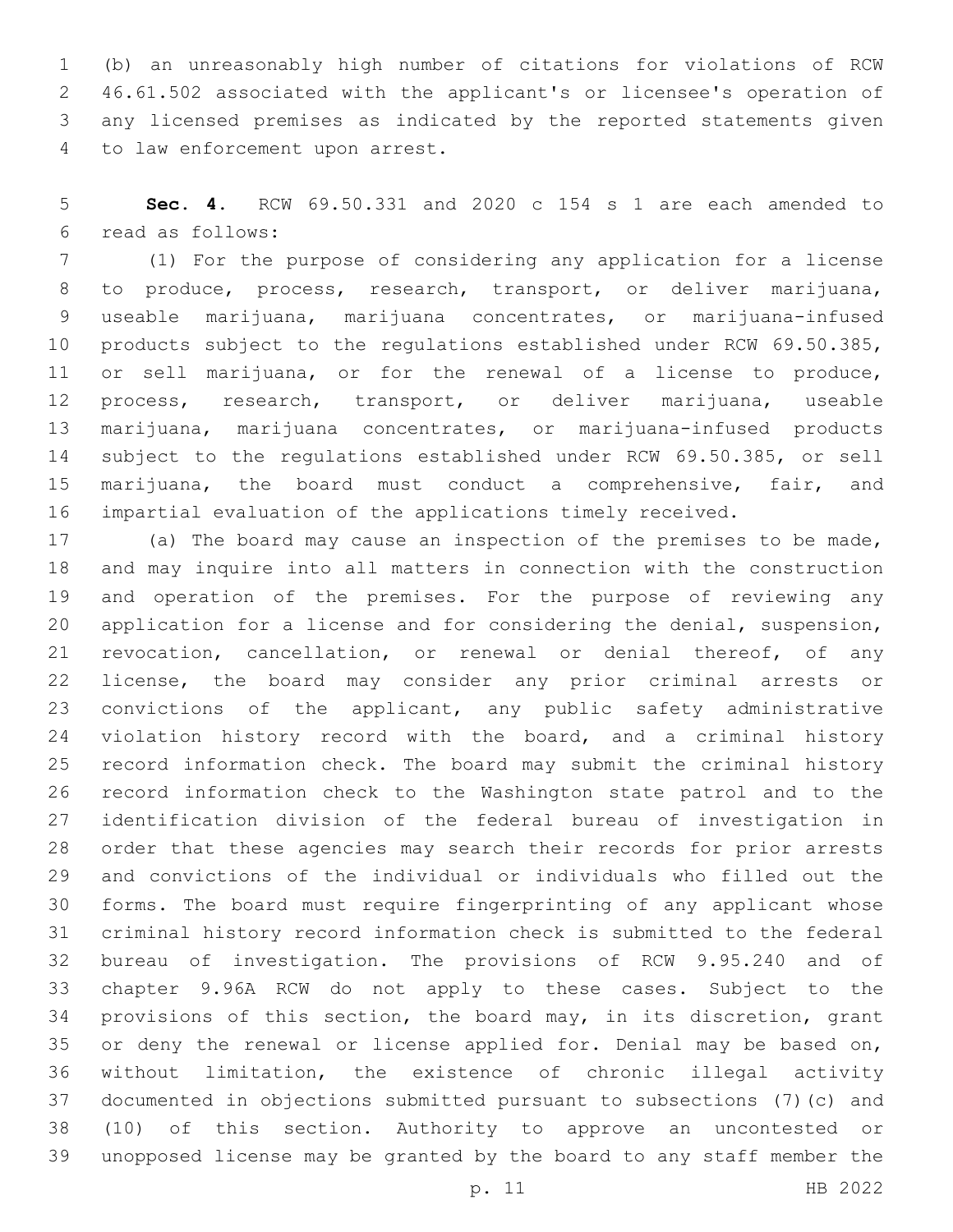board designates in writing. Conditions for granting this authority 2 must be adopted by rule.

(b) No license of any kind may be issued to:3

(i) A person under the age of twenty-one years;

 (ii) A person doing business as a sole proprietor who has not lawfully resided in the state for at least six months prior to 7 applying to receive a license;

 (iii) A partnership, employee cooperative, association, nonprofit corporation, or corporation unless formed under the laws of this state, and unless all of the members thereof are qualified to obtain 11 a license as provided in this section; or

 (iv) A person whose place of business is conducted by a manager or agent, unless the manager or agent possesses the same 14 qualifications required of the licensee.

 (2)(a) The board may, in its discretion, subject to RCW 43.05.160, 69.50.563, 69.50.562, 69.50.334, and 69.50.342(3) suspend 17 or cancel any license; and all protections of the licensee from criminal or civil sanctions under state law for producing, processing, researching, or selling marijuana, marijuana concentrates, useable marijuana, or marijuana-infused products 21 thereunder must be suspended or terminated, as the case may be.

 (b) The board must immediately suspend the license of a person who has been certified pursuant to RCW 74.20A.320 by the department of social and health services as a person who is not in compliance with a support order. If the person has continued to meet all other requirements for reinstatement during the suspension, reissuance of the license is automatic upon the board's receipt of a release issued by the department of social and health services stating that the 29 licensee is in compliance with the order.

 (c) The board may request the appointment of administrative law judges under chapter 34.12 RCW who shall have power to administer oaths, issue subpoenas for the attendance of witnesses and the production of papers, books, accounts, documents, and testimony, examine witnesses, receive testimony in any inquiry, investigation, hearing, or proceeding in any part of the state, and consider mitigating and aggravating circumstances in any case and deviate from any prescribed penalty, under rules the board may adopt.

 (d) Witnesses must be allowed fees and mileage each way to and from any inquiry, investigation, hearing, or proceeding at the rate authorized by RCW 34.05.446. Fees need not be paid in advance of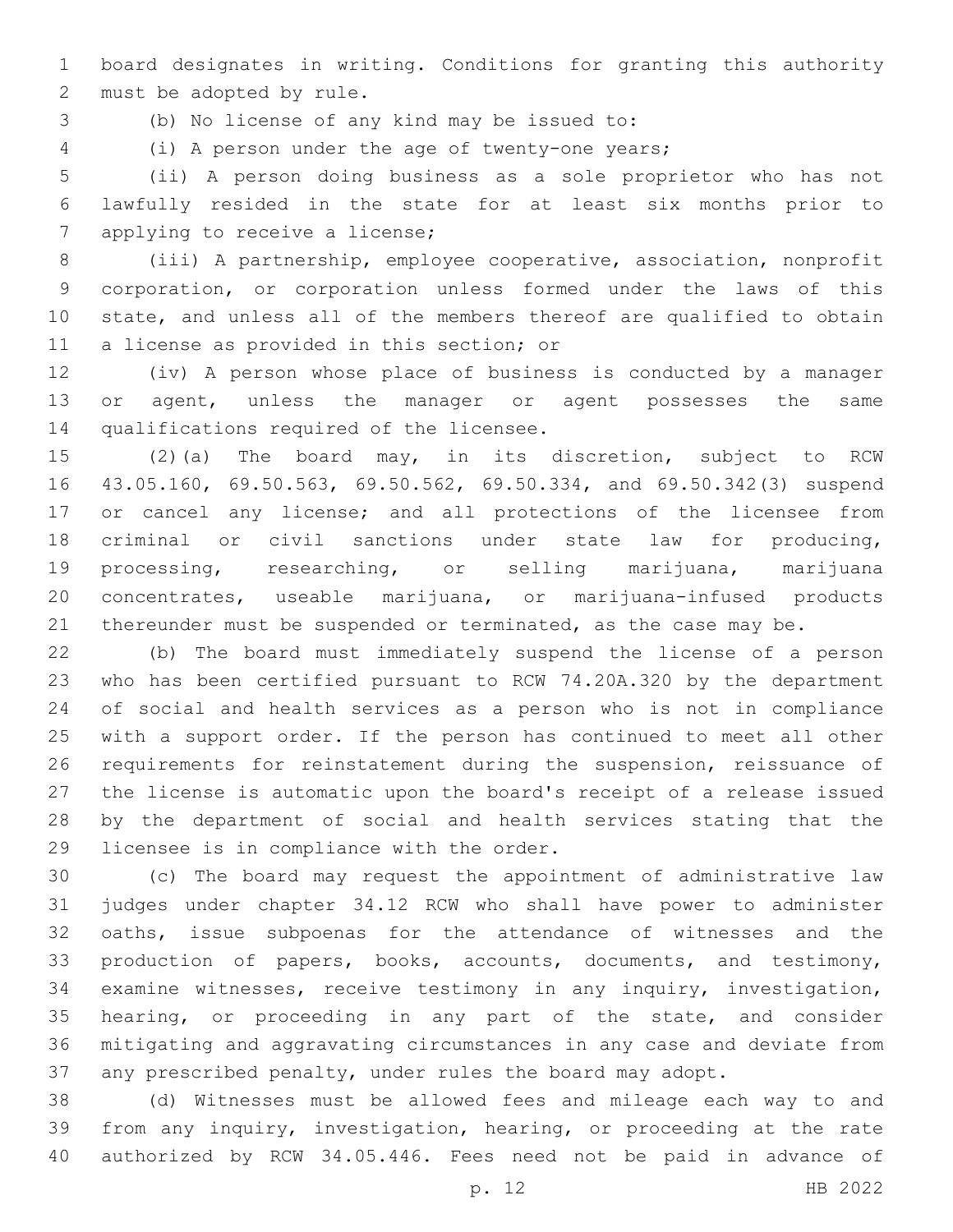appearance of witnesses to testify or to produce books, records, or 2 other legal evidence.

 (e) In case of disobedience of any person to comply with the order of the board or a subpoena issued by the board, or any of its members, or administrative law judges, or on the refusal of a witness to testify to any matter regarding which he or she may be lawfully interrogated, the judge of the superior court of the county in which the person resides, on application of any member of the board or administrative law judge, compels obedience by contempt proceedings, as in the case of disobedience of the requirements of a subpoena issued from said court or a refusal to testify therein.

 (3) Upon receipt of notice of the suspension or cancellation of a license, the licensee must forthwith deliver up the license to the 14 board. Where the license has been suspended only, the board must return the license to the licensee at the expiration or termination of the period of suspension. The board must notify all other licensees in the county where the subject licensee has its premises of the suspension or cancellation of the license; and no other licensee or employee of another licensee may allow or cause any marijuana, marijuana concentrates, useable marijuana, or marijuana- infused products to be delivered to or for any person at the premises 22 of the subject licensee.

 (4) Every license issued under this chapter is subject to all conditions and restrictions imposed by this chapter or by rules adopted by the board to implement and enforce this chapter. All conditions and restrictions imposed by the board in the issuance of an individual license must be listed on the face of the individual 28 license along with the trade name, address, and expiration date.

 (5) Every licensee must post and keep posted its license, or 30 licenses, in a conspicuous place on the premises.

 (6) No licensee may employ any person under the age of twenty-one 32 years.

 (7)(a) Before the board issues a new or renewed license to an applicant it must give notice of the application to the chief 35 executive officer of the incorporated city or town, if the application is for a license within an incorporated city or town, or to the county legislative authority, if the application is for a license outside the boundaries of incorporated cities or towns, or to the tribal government if the application is for a license within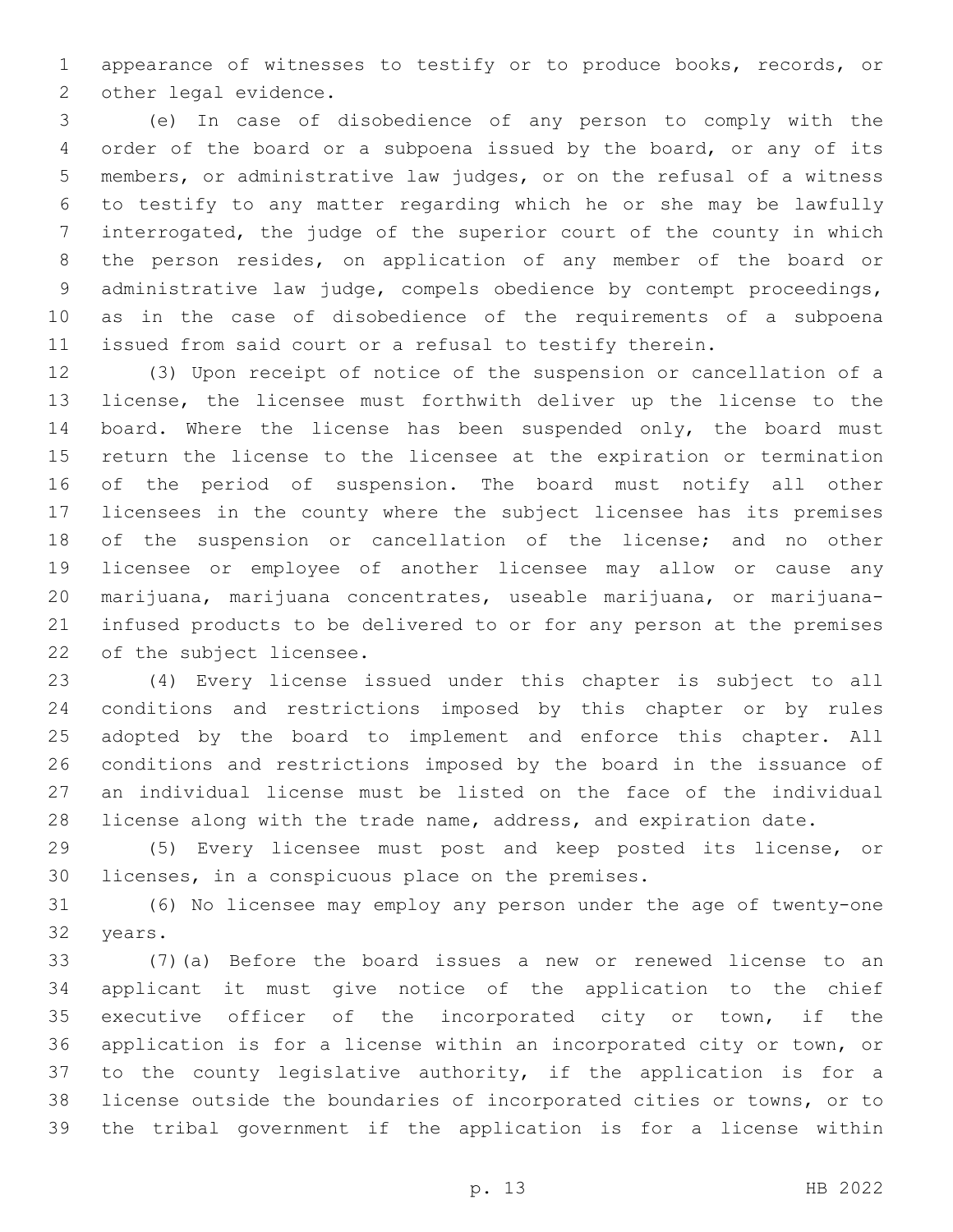Indian country, or to the port authority if the application for a license is located on property owned by a port authority.

 (b) The incorporated city or town through the official or employee selected by it, the county legislative authority or the official or employee selected by it, the tribal government, or port authority has the right to file with the board within twenty days after the date of transmittal of the notice for applications, or at least thirty days prior to the expiration date for renewals, written objections against the applicant or against the premises for which the new or renewed license is asked. The board may extend the time period for submitting written objections upon request from the 12 authority notified by the board.

 (c) The written objections must include a statement of all facts upon which the objections are based, and in case written objections 15 are filed, the city or town or county legislative authority may request, and the board may in its discretion hold, a hearing subject to the applicable provisions of Title 34 RCW. If the board makes an initial decision to deny a license or renewal based on the written objections of an incorporated city or town or county legislative authority, the applicant may request a hearing subject to the applicable provisions of Title 34 RCW. If a hearing is held at the request of the applicant, board representatives must present and defend the board's initial decision to deny a license or renewal.

 (d) Upon the granting of a license under this title the board must send written notification to the chief executive officer of the incorporated city or town in which the license is granted, or to the county legislative authority if the license is granted outside the 28 boundaries of incorporated cities or towns.

29 (8)(a) Except as provided in (b) through  $((+e+))$   $(d)$  of this subsection, the board may not issue a license for any premises within 31 ((one thousand)) 500 feet of the perimeter of the grounds of any 32 elementary or secondary school( $\sqrt{\tau}$  playground, recreation center or facility, child care center, public park, public transit center, or library, or any game arcade admission to which is not restricted to persons aged twenty-one years or older.

 (b) A city, county, or town may permit the licensing of premises within one thousand feet but not less than one hundred feet of the facilities described in (a) of this subsection, except elementary 39 schools, secondary schools, and playgrounds, by enacting an ordinance 40 authorizing such distance reduction, provided that such distance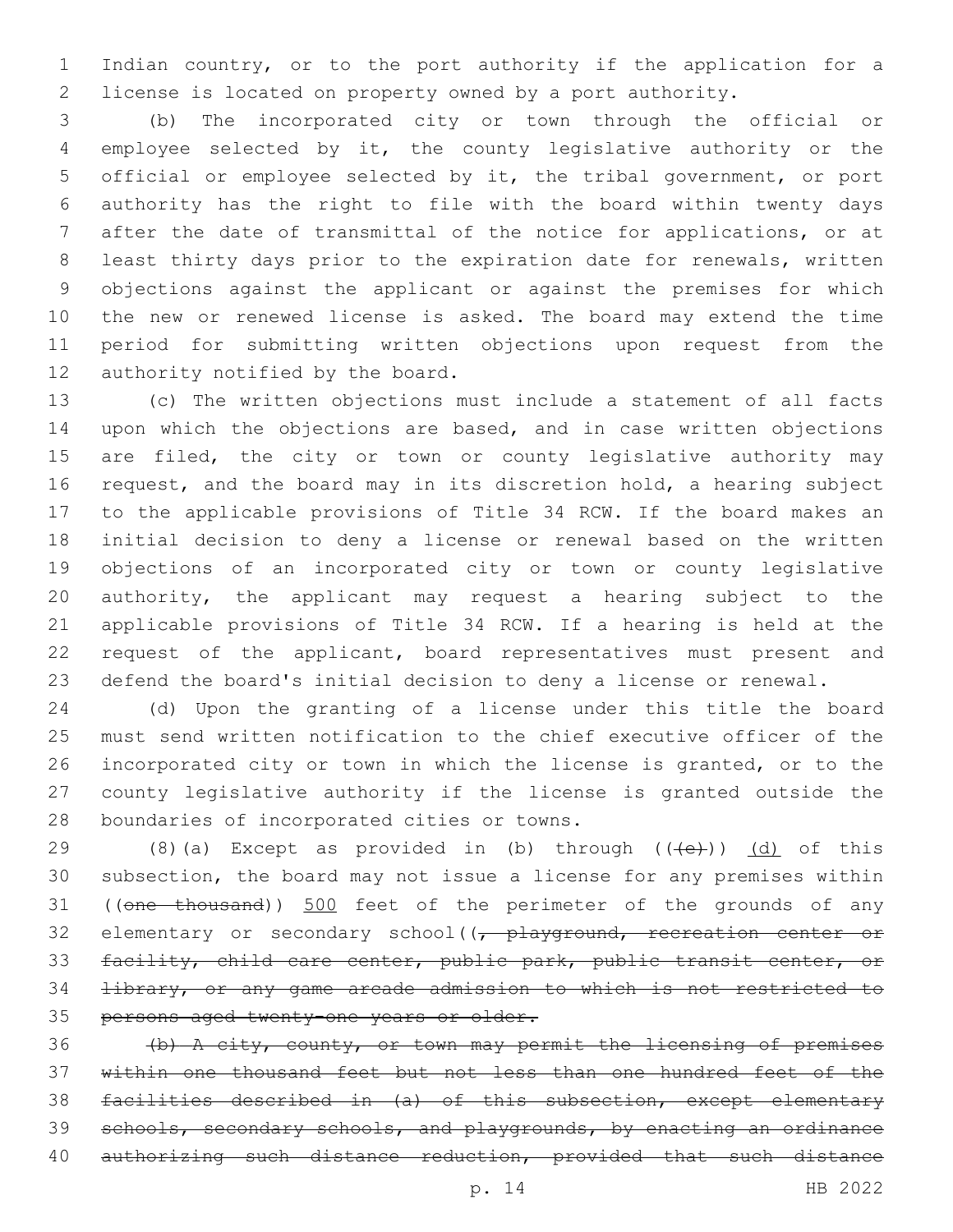1 reduction will not negatively impact the jurisdiction's civil

2 regulatory enforcement, criminal law enforcement interests, public 3 safety, or public health.

4  $(e)$ ).

 (b) A city, county, or town may permit the licensing of research premises allowed under RCW 69.50.372 within ((one thousand)) 500 feet 7 but not less than ((one hundred)) 100 feet of ((the facilities described in (a) of this subsection)) elementary or secondary schools by enacting an ordinance authorizing such distance reduction, provided that the ordinance will not negatively impact the jurisdiction's civil regulatory enforcement, criminal law 12 enforcement, public safety, or public health.

13  $((+d))$   $(c)$  The board may license premises located in compliance 14 with the distance requirements set in an ordinance adopted under (b) 15 ( $(\overline{or} + (c))$ ) of this subsection. Before issuing or renewing a research 16 license for premises within ((one thousand)) 500 feet but not less 17 than ((one hundred)) 100 feet of an elementary ((school,)) or 18 secondary school( $(-$  or playground)) in compliance with an ordinance 19 passed pursuant to  $((+e))$  (b) of this subsection, the board must 20 ensure that the facility:

21 (i) Meets a security standard exceeding that which applies to 22 marijuana producer, processor, or retailer licensees;

23 (ii) Is inaccessible to the public and no part of the operation 24 of the facility is in view of the general public; and

25 (iii) Bears no advertising or signage indicating that it is a 26 marijuana research facility.

 (( $\left(\frac{1}{12}\right)$ ) (d) The board must issue a certificate of compliance if 28 the premises met the requirements under (a), (b), or (c)( $(-6r - (d))$ ) of this subsection on the date of the application. The certificate allows the licensee to operate the business at the proposed location notwithstanding a later occurring, otherwise disqualifying factor.

 $(1 + f)$ ) (e) The board may not issue a license for any premises 33 within Indian country, as defined in 18 U.S.C. Sec. 1151, including 34 any fee patent lands within the exterior boundaries of a reservation, 35 without the consent of the federally recognized tribe associated with 36 the reservation or Indian country.

 (9) A city, town, or county may adopt an ordinance prohibiting a marijuana producer or marijuana processor from operating or locating a business within areas zoned primarily for residential use or rural use with a minimum lot size of five acres or smaller.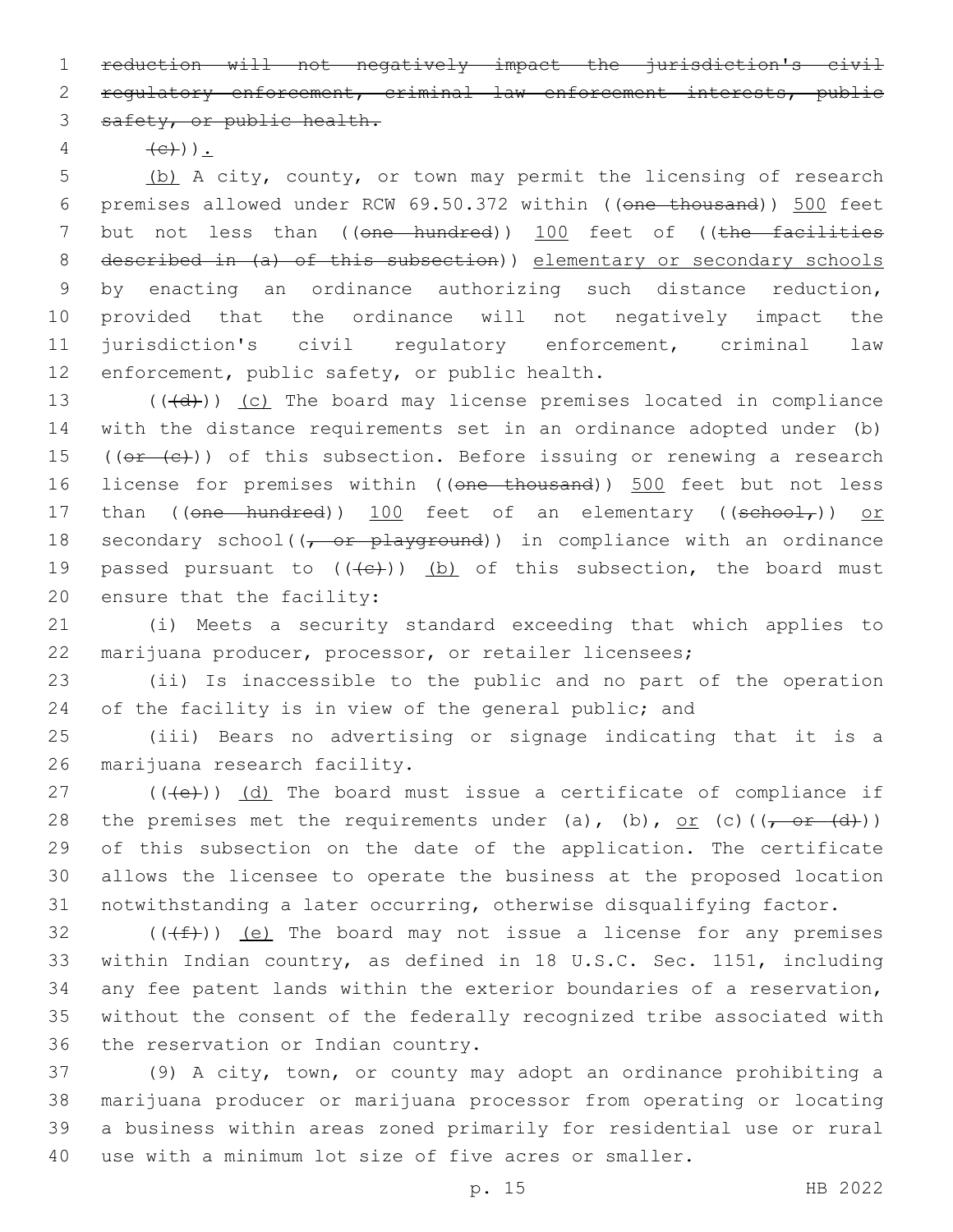(10) In determining whether to grant or deny a license or renewal of any license, the board must give substantial weight to objections from an incorporated city or town or county legislative authority based upon chronic illegal activity associated with the applicant's operations of the premises proposed to be licensed or the applicant's operation of any other licensed premises, or the conduct of the applicant's patrons inside or outside the licensed premises. "Chronic illegal activity" means (a) a pervasive pattern of activity that 9 threatens the public health, safety, and welfare of the city, town, 10 or county including, but not limited to, open container violations, assaults, disturbances, disorderly conduct, or other criminal law violations, or as documented in crime statistics, police reports, emergency medical response data, calls for service, field data, or similar records of a law enforcement agency for the city, town, 15 county, or any other municipal corporation or any state agency; or (b) an unreasonably high number of citations for violations of RCW 46.61.502 associated with the applicant's or licensee's operation of any licensed premises as indicated by the reported statements given 19 to law enforcement upon arrest.

 **Sec. 5.** RCW 69.50.345 and 2019 c 393 s 2 are each amended to 21 read as follows:

 The state liquor and cannabis board, subject to the provisions of this chapter, must adopt rules that establish the procedures and 24 criteria necessary to implement the following:

 (1) Licensing of marijuana producers, marijuana processors, and marijuana retailers, including prescribing forms and establishing 27 application, reinstatement, and renewal fees.

 (a) Application forms for marijuana producers must request the applicant to state whether the applicant intends to produce marijuana for sale by marijuana retailers holding medical marijuana endorsements and the amount of or percentage of canopy the applicant intends to commit to growing plants determined by the department under RCW 69.50.375 to be of a THC concentration, CBD concentration, or THC to CBD ratio appropriate for marijuana concentrates, useable marijuana, or marijuana-infused products sold to qualifying patients.

 (b) The state liquor and cannabis board must reconsider and increase limits on the amount of square feet permitted to be in production on July 24, 2015, and increase the percentage of production space for those marijuana producers who intend to grow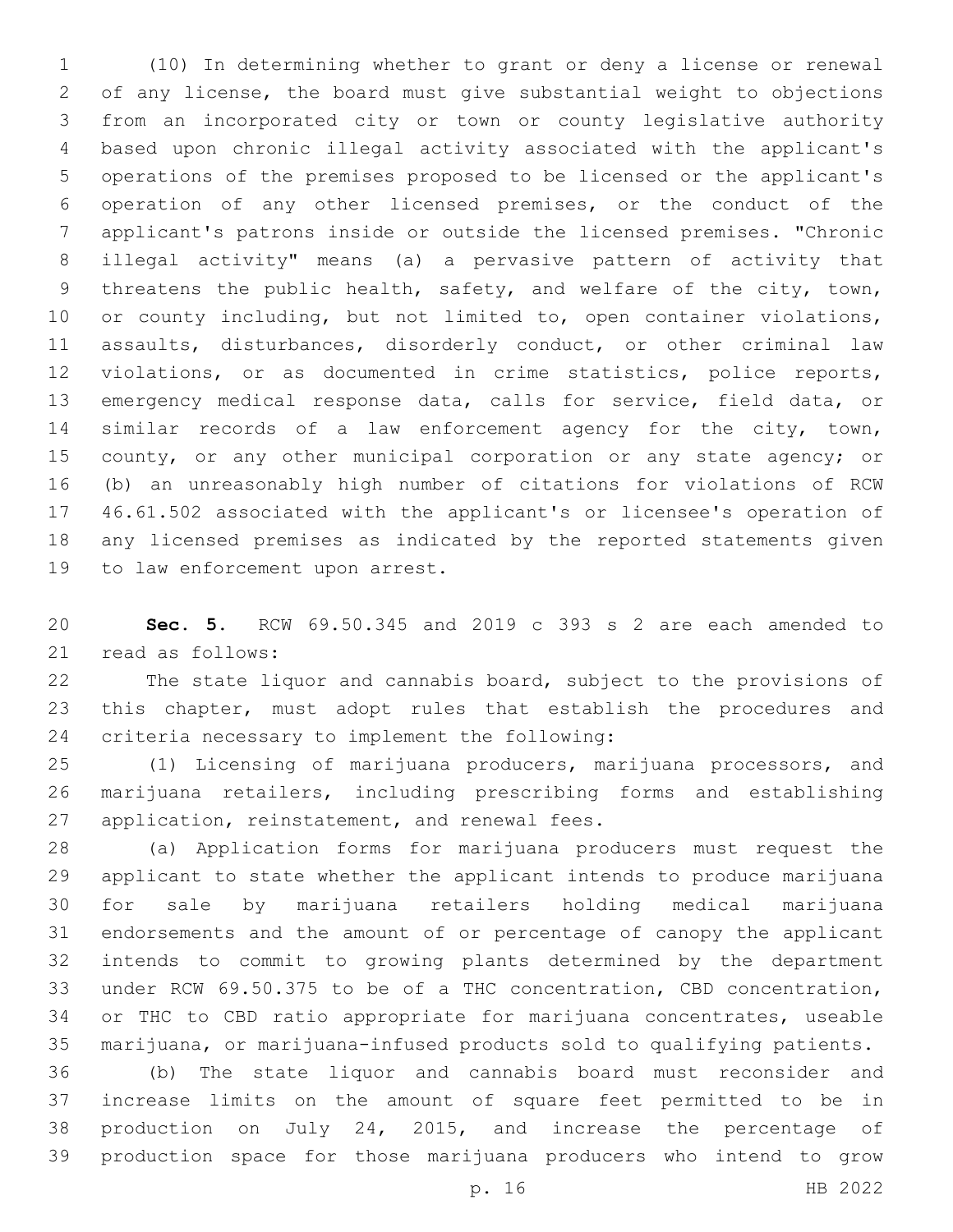plants for marijuana retailers holding medical marijuana endorsements if the marijuana producer designates the increased production space to plants determined by the department under RCW 69.50.375 to be of a THC concentration, CBD concentration, or THC to CBD ratio appropriate for marijuana concentrates, useable marijuana, or marijuana-infused products to be sold to qualifying patients. If current marijuana producers do not use all the increased production space, the state liquor and cannabis board may reopen the license period for new marijuana producer license applicants but only to those marijuana producers who agree to grow plants for marijuana retailers holding medical marijuana endorsements. Priority in licensing must be given to marijuana producer license applicants who have an application pending on July 24, 2015, but who are not yet licensed and then to new marijuana producer license applicants. After January 1, 2017, any reconsideration of the limits on the amount of square feet permitted to be in production to meet the medical needs of qualifying patients must consider information contained in the medical marijuana authorization database established in RCW 69.51A.230;

 (2) ((Determining)) Except as provided in RCW 69.50.335, determining, in consultation with the office of financial management, the maximum number of retail outlets that may be licensed in each 22 county, taking into consideration:

23 (a) Population distribution;

24 (b) Security and safety issues;

 (c) The provision of adequate access to licensed sources of marijuana concentrates, useable marijuana, and marijuana-infused products to discourage purchases from the illegal market; and

 (d) The number of retail outlets holding medical marijuana endorsements necessary to meet the medical needs of qualifying patients. The state liquor and cannabis board must reconsider and increase the maximum number of retail outlets it established before July 24, 2015, and allow for a new license application period and a greater number of retail outlets to be permitted in order to accommodate the medical needs of qualifying patients and designated providers. After January 1, 2017, any reconsideration of the maximum number of retail outlets needed to meet the medical needs of qualifying patients must consider information contained in the medical marijuana authorization database established in RCW 39 69.51A.230;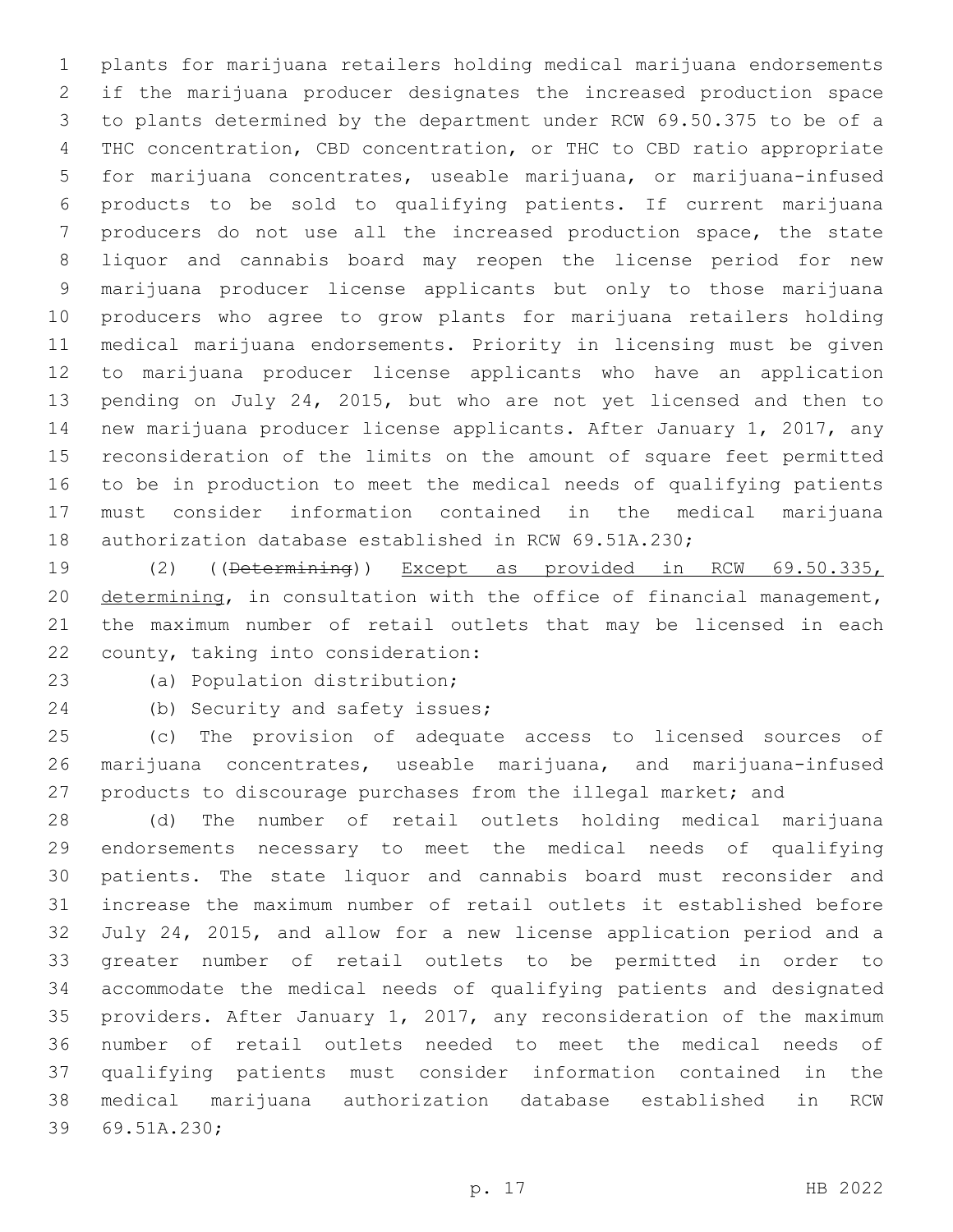(3) Determining the maximum quantity of marijuana a marijuana producer may have on the premises of a licensed location at any time 3 without violating Washington state law;

 (4) Determining the maximum quantities of marijuana, marijuana concentrates, useable marijuana, and marijuana-infused products a marijuana processor may have on the premises of a licensed location at any time without violating Washington state law;

 (5) Determining the maximum quantities of marijuana concentrates, useable marijuana, and marijuana-infused products a marijuana retailer may have on the premises of a retail outlet at any time 11 without violating Washington state law;

 (6) In making the determinations required by this section, the state liquor and cannabis board shall take into consideration:

14 (a) Security and safety issues;

 (b) The provision of adequate access to licensed sources of marijuana, marijuana concentrates, useable marijuana, and marijuana-infused products to discourage purchases from the illegal market; and

 (c) Economies of scale, and their impact on licensees' ability to both comply with regulatory requirements and undercut illegal market 20 prices;

 (7) Determining the nature, form, and capacity of all containers to be used by licensees to contain marijuana, marijuana concentrates, useable marijuana, and marijuana-infused products, and their labeling 24 requirements;

 (8) In consultation with the department of agriculture and the department, establishing classes of marijuana, marijuana concentrates, useable marijuana, and marijuana-infused products according to grade, condition, cannabinoid profile, THC concentration, CBD concentration, or other qualitative measurements deemed appropriate by the state liquor and cannabis board;

 (9) Establishing reasonable time, place, and manner restrictions and requirements regarding advertising of marijuana, marijuana concentrates, useable marijuana, and marijuana-infused products that are not inconsistent with the provisions of this chapter, taking into consideration:35

 (a) Federal laws relating to marijuana that are applicable within 37 Washington state;

 (b) Minimizing exposure of people under twenty-one years of age 39 to the advertising;

p. 18 HB 2022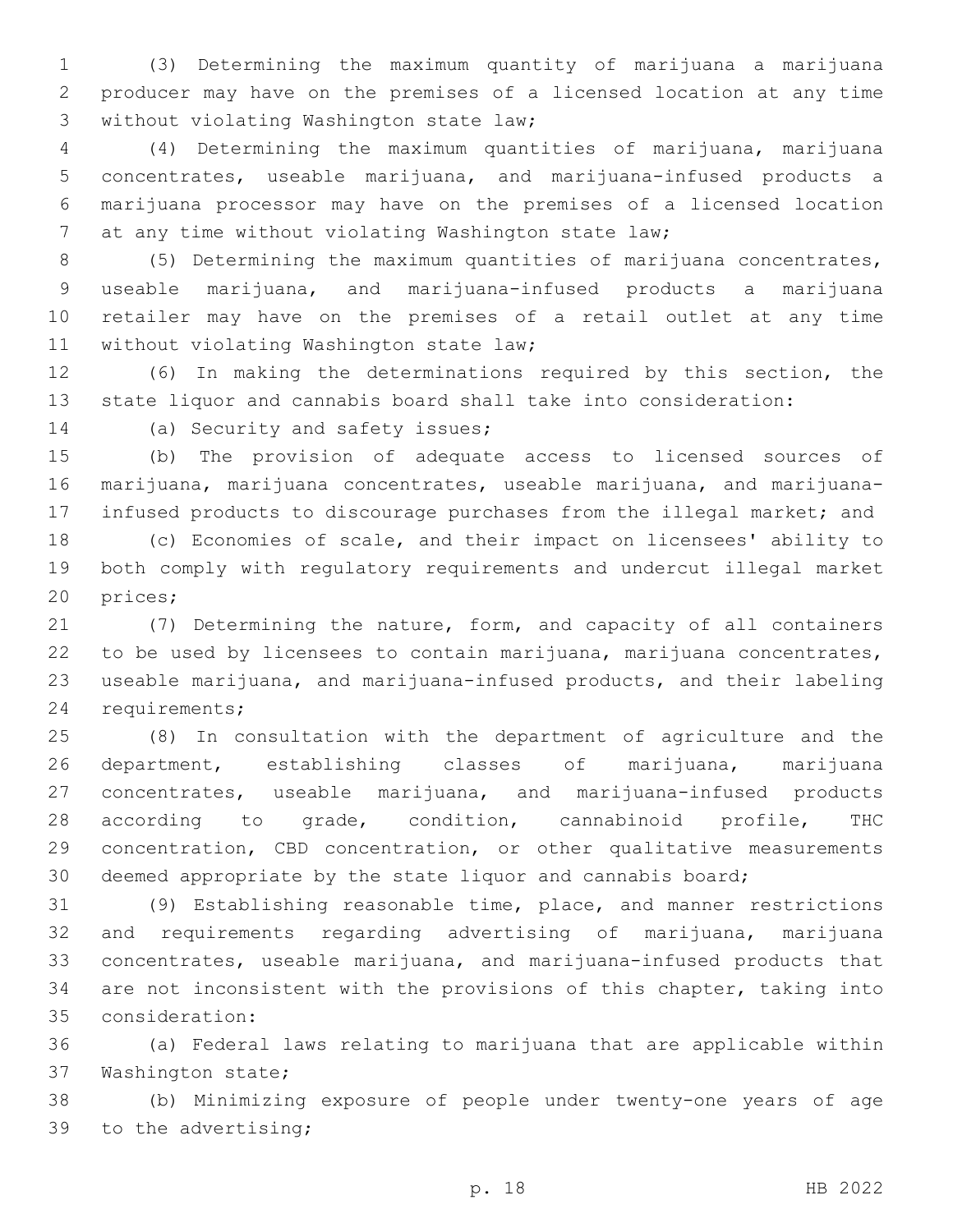(c) The inclusion of medically and scientifically accurate information about the health and safety risks posed by marijuana use 3 in the advertising; and

 (d) Ensuring that retail outlets with medical marijuana endorsements may advertise themselves as medical retail outlets;

 (10) Specifying and regulating the time and periods when, and the manner, methods, and means by which, licensees shall transport and deliver marijuana, marijuana concentrates, useable marijuana, and 9 marijuana-infused products within the state;

 (11) In consultation with the department and the department of agriculture, establishing accreditation requirements for testing laboratories used by licensees to demonstrate compliance with standards adopted by the state liquor and cannabis board, and prescribing methods of producing, processing, and packaging marijuana, marijuana concentrates, useable marijuana, and marijuana- infused products; conditions of sanitation; and standards of ingredients, quality, and identity of marijuana, marijuana concentrates, useable marijuana, and marijuana-infused products produced, processed, packaged, or sold by licensees;

 (12) Specifying procedures for identifying, seizing, confiscating, destroying, and donating to law enforcement for training purposes all marijuana, marijuana concentrates, useable marijuana, and marijuana-infused products produced, processed, packaged, labeled, or offered for sale in this state that do not conform in all respects to the standards prescribed by this chapter or the rules of the state liquor and cannabis board.

 **Sec. 6.** RCW 69.50.345 and 2019 c 393 s 2 and 2019 c 277 s 6 are 28 each reenacted and amended to read as follows:

 The state liquor and cannabis board, subject to the provisions of this chapter, must adopt rules that establish the procedures and 31 criteria necessary to implement the following:

 (1) Licensing of marijuana producers, marijuana processors, and marijuana retailers, including prescribing forms and establishing 34 application, reinstatement, and renewal fees.

 (a) Application forms for marijuana producers must request the applicant to state whether the applicant intends to produce marijuana for sale by marijuana retailers holding medical marijuana endorsements and the amount of or percentage of canopy the applicant intends to commit to growing plants determined by the department

p. 19 HB 2022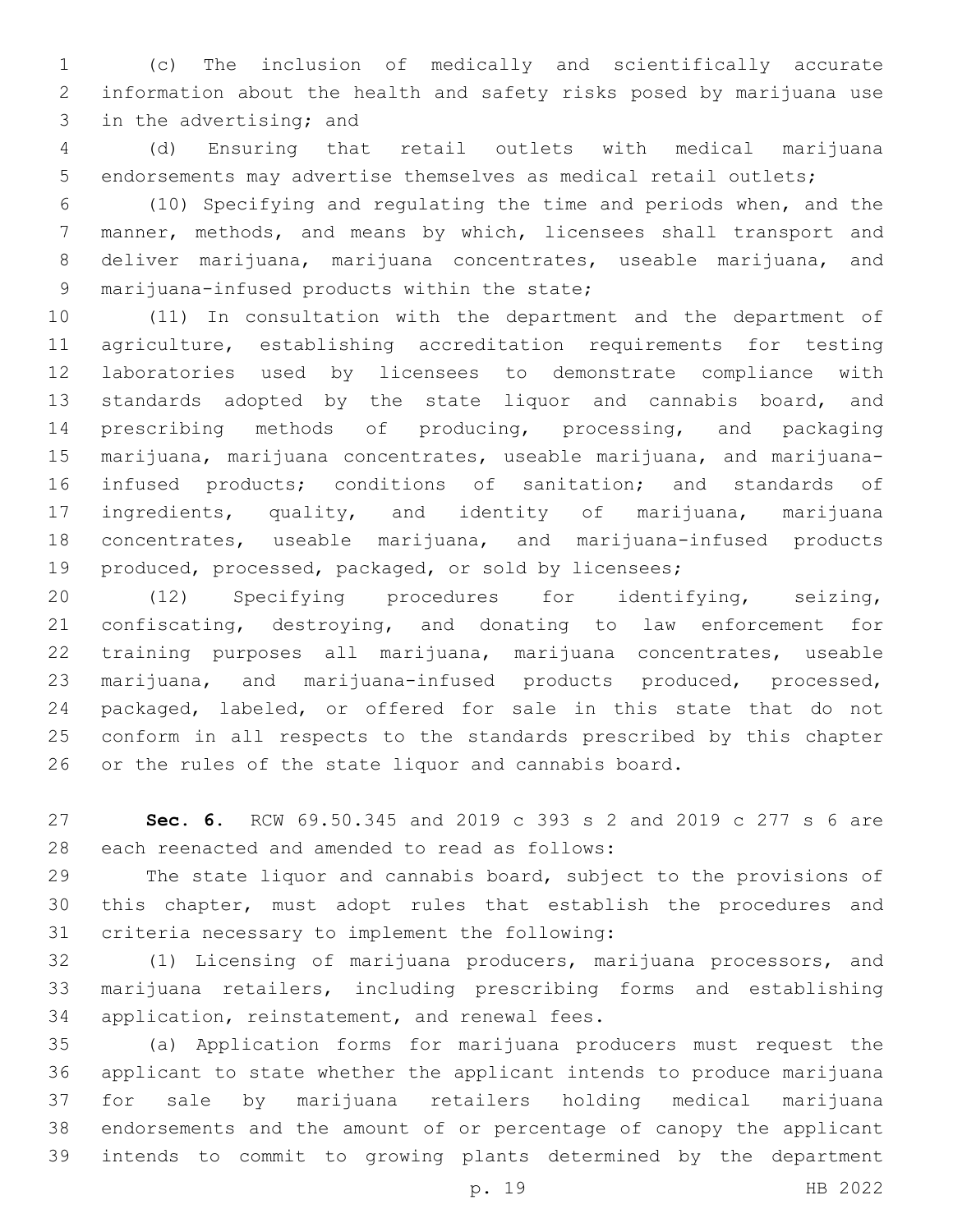under RCW 69.50.375 to be of a THC concentration, CBD concentration, or THC to CBD ratio appropriate for marijuana concentrates, useable marijuana, or marijuana-infused products sold to qualifying patients.

 (b) The state liquor and cannabis board must reconsider and increase limits on the amount of square feet permitted to be in production on July 24, 2015, and increase the percentage of production space for those marijuana producers who intend to grow plants for marijuana retailers holding medical marijuana endorsements if the marijuana producer designates the increased production space to plants determined by the department under RCW 69.50.375 to be of a THC concentration, CBD concentration, or THC to CBD ratio appropriate for marijuana concentrates, useable marijuana, or marijuana-infused products to be sold to qualifying patients. If current marijuana producers do not use all the increased production space, the state liquor and cannabis board may reopen the license period for new marijuana producer license applicants but only to those marijuana producers who agree to grow plants for marijuana retailers holding medical marijuana endorsements. Priority in licensing must be given to marijuana producer license applicants who have an application pending on July 24, 2015, but who are not yet licensed and then to new marijuana producer license applicants. After January 1, 2017, any reconsideration of the limits on the amount of square feet permitted to be in production to meet the medical needs of qualifying patients must consider information contained in the medical marijuana authorization database established in RCW 69.51A.230;

 (2) ((Determining)) Except as provided in RCW 69.50.335, 27 determining, in consultation with the office of financial management, the maximum number of retail outlets that may be licensed in each 29 county, taking into consideration:

30 (a) Population distribution;

31 (b) Security and safety issues;

 (c) The provision of adequate access to licensed sources of marijuana concentrates, useable marijuana, and marijuana-infused products to discourage purchases from the illegal market; and

 (d) The number of retail outlets holding medical marijuana endorsements necessary to meet the medical needs of qualifying patients. The state liquor and cannabis board must reconsider and increase the maximum number of retail outlets it established before July 24, 2015, and allow for a new license application period and a greater number of retail outlets to be permitted in order to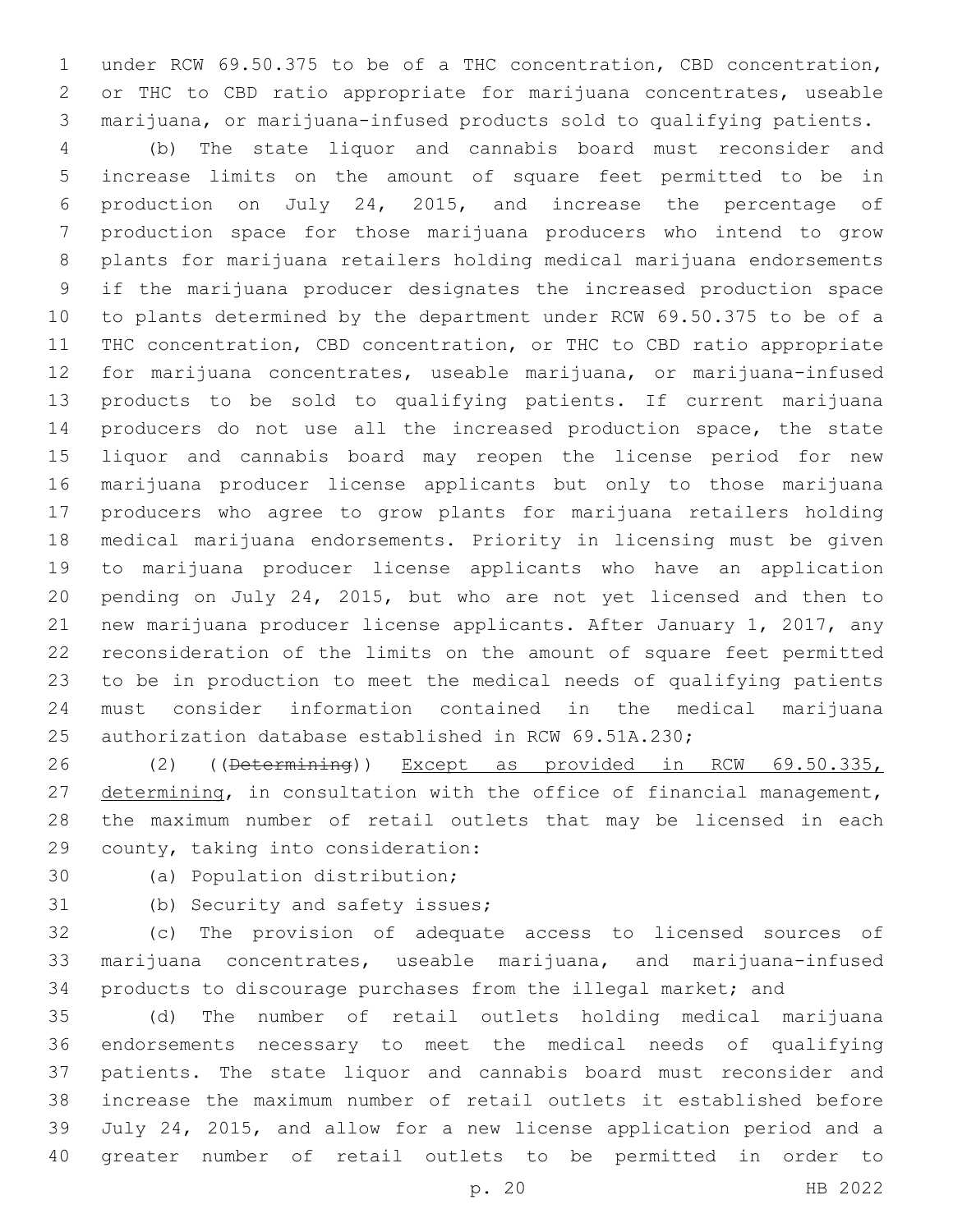accommodate the medical needs of qualifying patients and designated providers. After January 1, 2017, any reconsideration of the maximum number of retail outlets needed to meet the medical needs of qualifying patients must consider information contained in the medical marijuana authorization database established in RCW 69.51A.230;6

 (3) Determining the maximum quantity of marijuana a marijuana producer may have on the premises of a licensed location at any time 9 without violating Washington state law;

 (4) Determining the maximum quantities of marijuana, marijuana concentrates, useable marijuana, and marijuana-infused products a marijuana processor may have on the premises of a licensed location 13 at any time without violating Washington state law;

 (5) Determining the maximum quantities of marijuana concentrates, useable marijuana, and marijuana-infused products a marijuana retailer may have on the premises of a retail outlet at any time 17 without violating Washington state law;

 (6) In making the determinations required by this section, the state liquor and cannabis board shall take into consideration:

20 (a) Security and safety issues;

 (b) The provision of adequate access to licensed sources of marijuana, marijuana concentrates, useable marijuana, and marijuana-infused products to discourage purchases from the illegal market; and

 (c) Economies of scale, and their impact on licensees' ability to both comply with regulatory requirements and undercut illegal market 26 prices;

 (7) Determining the nature, form, and capacity of all containers to be used by licensees to contain marijuana, marijuana concentrates, useable marijuana, and marijuana-infused products, and their labeling 30 requirements;

 (8) In consultation with the department of agriculture and the department, establishing classes of marijuana, marijuana concentrates, useable marijuana, and marijuana-infused products according to grade, condition, cannabinoid profile, THC concentration, CBD concentration, or other qualitative measurements deemed appropriate by the state liquor and cannabis board;

 (9) Establishing reasonable time, place, and manner restrictions and requirements regarding advertising of marijuana, marijuana concentrates, useable marijuana, and marijuana-infused products that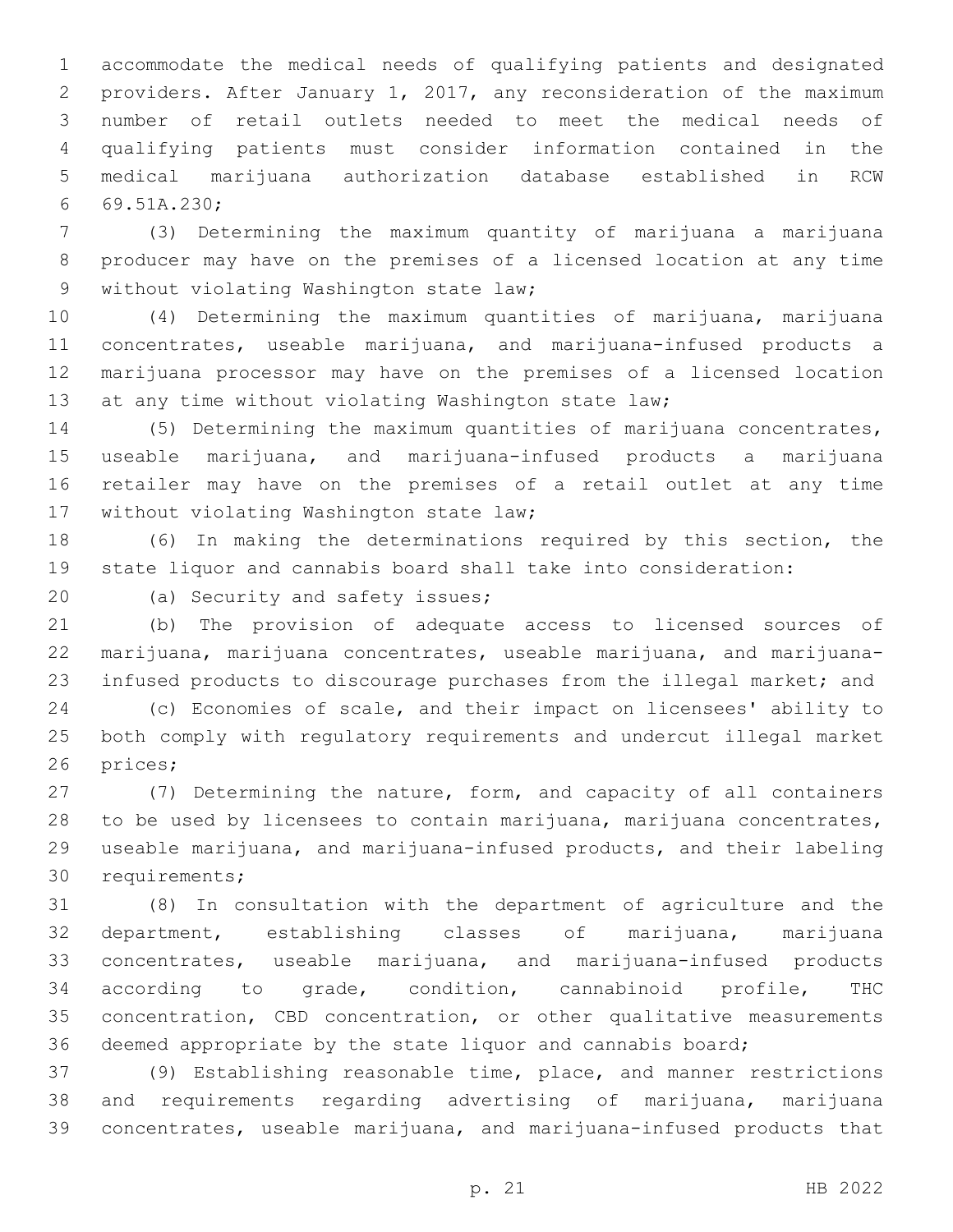are not inconsistent with the provisions of this chapter, taking into 2 consideration:

 (a) Federal laws relating to marijuana that are applicable within 4 Washington state;

 (b) Minimizing exposure of people under twenty-one years of age 6 to the advertising;

 (c) The inclusion of medically and scientifically accurate information about the health and safety risks posed by marijuana use 9 in the advertising; and

 (d) Ensuring that retail outlets with medical marijuana endorsements may advertise themselves as medical retail outlets;

 (10) Specifying and regulating the time and periods when, and the manner, methods, and means by which, licensees shall transport and deliver marijuana, marijuana concentrates, useable marijuana, and 15 marijuana-infused products within the state;

 (11) In consultation with the department and the department of agriculture, prescribing methods of producing, processing, and packaging marijuana, marijuana concentrates, useable marijuana, and marijuana-infused products; conditions of sanitation; and standards of ingredients, quality, and identity of marijuana, marijuana concentrates, useable marijuana, and marijuana-infused products produced, processed, packaged, or sold by licensees;

 (12) Specifying procedures for identifying, seizing, confiscating, destroying, and donating to law enforcement for training purposes all marijuana, marijuana concentrates, useable marijuana, and marijuana-infused products produced, processed, packaged, labeled, or offered for sale in this state that do not conform in all respects to the standards prescribed by this chapter or the rules of the state liquor and cannabis board.

 **Sec. 7.** RCW 69.50.540 and 2021 c 334 s 986 are each amended to 31 read as follows:

 The legislature must annually appropriate moneys in the dedicated marijuana account created in RCW 69.50.530 as follows:

 (1) For the purposes listed in this subsection (1), the legislature must appropriate to the respective agencies amounts sufficient to make the following expenditures on a quarterly basis or 37 as provided in this subsection:

 (a) One hundred twenty-five thousand dollars to the health care authority to design and administer the Washington state healthy youth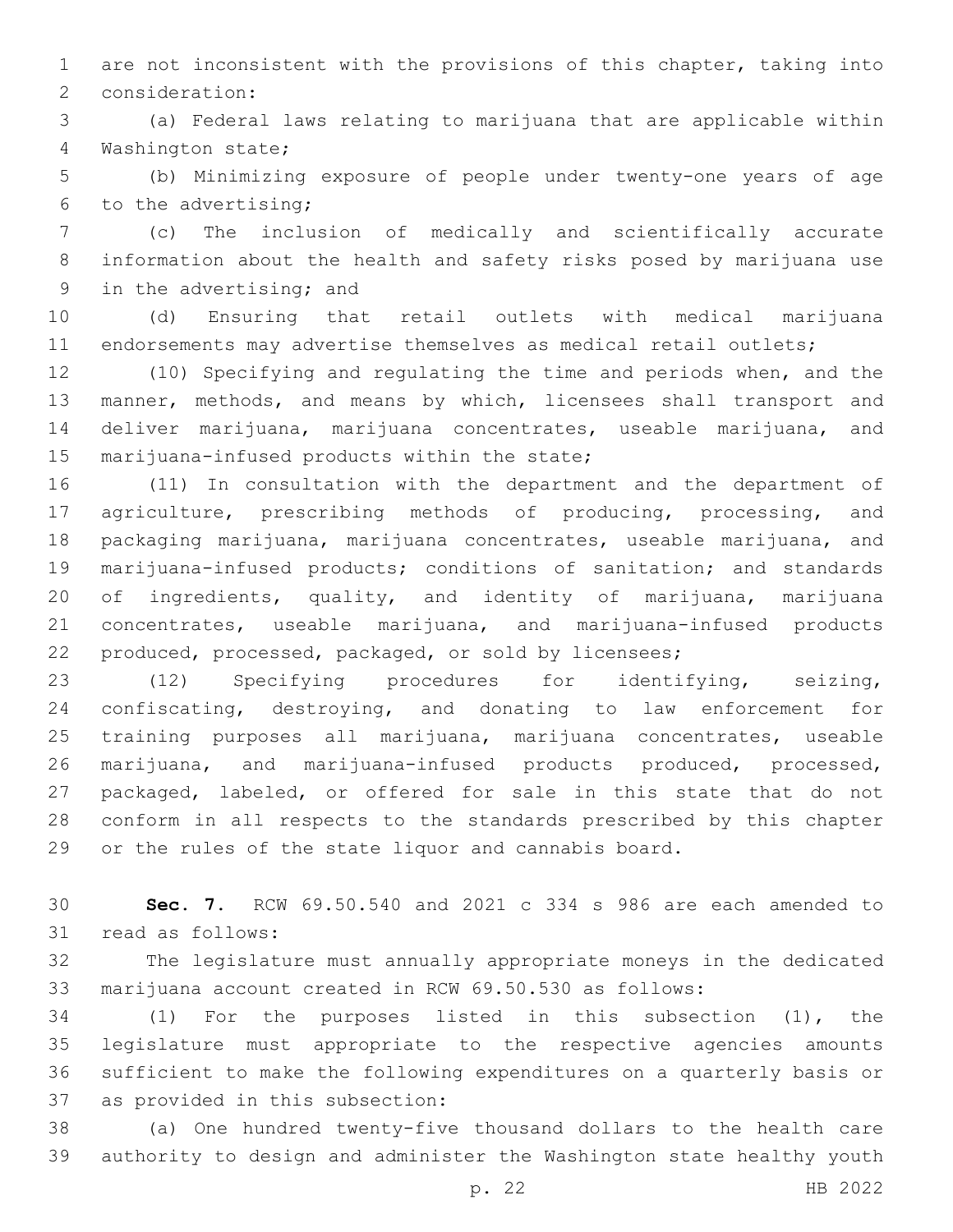survey, analyze the collected data, and produce reports, in collaboration with the office of the superintendent of public instruction, department of health, department of commerce, family policy council, and board. The survey must be conducted at least every two years and include questions regarding, but not necessarily limited to, academic achievement, age at time of substance use initiation, antisocial behavior of friends, attitudes toward antisocial behavior, attitudes toward substance use, laws and community norms regarding antisocial behavior, family conflict, family management, parental attitudes toward substance use, peer rewarding of antisocial behavior, perceived risk of substance use, and rebelliousness. Funds disbursed under this subsection may be used to expand administration of the healthy youth survey to student populations attending institutions of higher education in Washington;

 (b) Fifty thousand dollars to the health care authority for the purpose of contracting with the Washington state institute for public policy to conduct the cost-benefit evaluation and produce the reports described in RCW 69.50.550. This appropriation ends after production 19 of the final report required by RCW 69.50.550;

 (c) Five thousand dollars to the University of Washington alcohol 21 and drug abuse institute for the creation, maintenance, and timely updating of web-based public education materials providing medically and scientifically accurate information about the health and safety 24 risks posed by marijuana use;

 (d)(i) An amount not less than one million two hundred fifty thousand dollars to the board for administration of this chapter as 27 appropriated in the omnibus appropriations act;

 (ii) One million three hundred twenty-three thousand dollars for fiscal year 2020 to the health professions account established under RCW 43.70.320 for the development and administration of the marijuana authorization database by the department of health;

 (iii) Two million four hundred fifty-three thousand dollars for fiscal year 2020 and two million four hundred twenty-three thousand dollars for fiscal years 2021, 2022, and 2023 to the Washington state patrol for a drug enforcement task force. It is the intent of the legislature that this policy will be continued in the 2021-2023 37 fiscal biennium; and

 (iv) Ninety-eight thousand dollars for fiscal year 2019 to the department of ecology for research on accreditation of marijuana 40 product testing laboratories;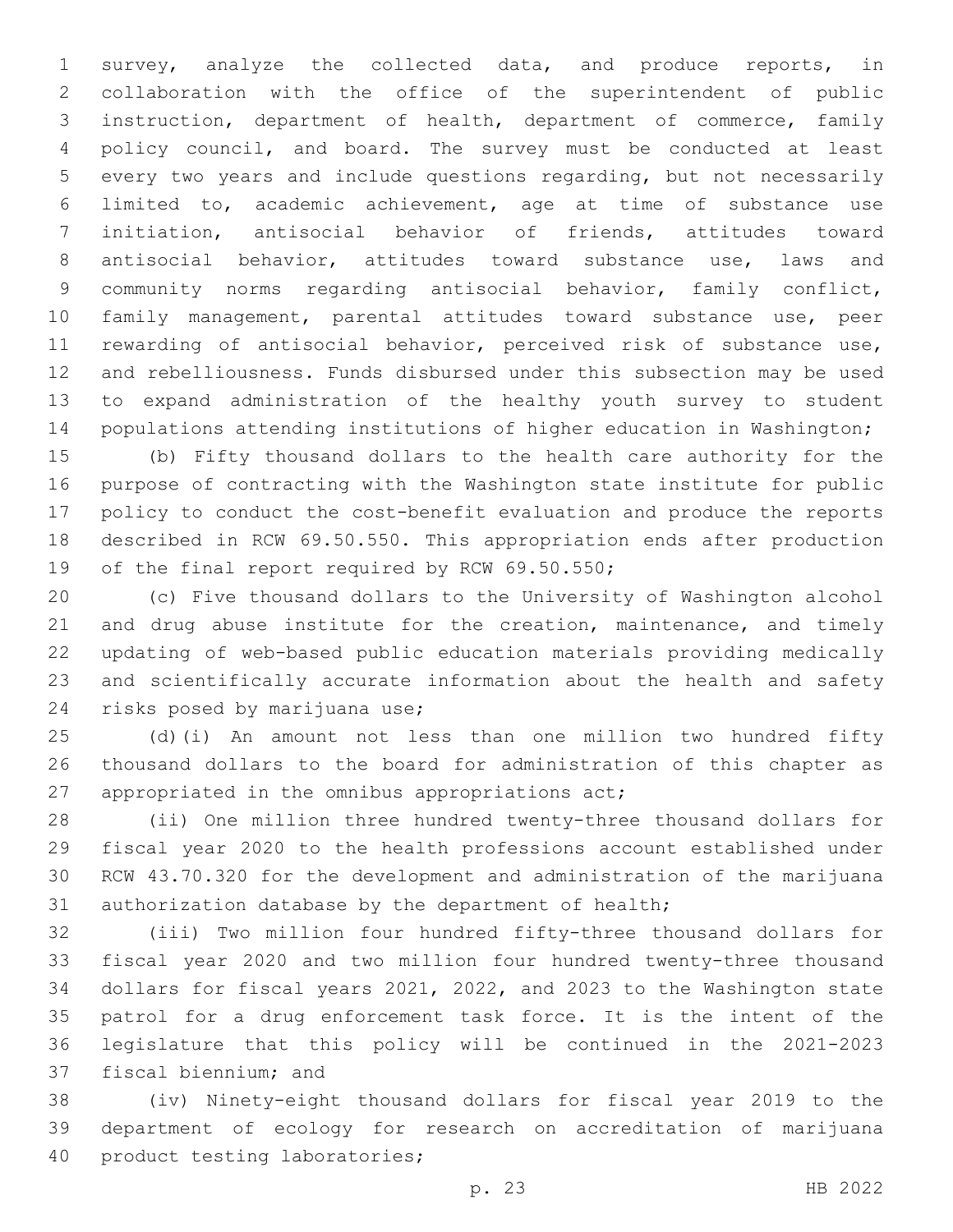(e) Four hundred sixty-five thousand dollars for fiscal year 2020, four hundred sixty-four thousand dollars for fiscal year 2021, two hundred seventy thousand dollars in fiscal year 2022, and two hundred seventy-six thousand dollars in fiscal year 2023 to the department of ecology for implementation of accreditation of marijuana product testing laboratories;6

 (f) One hundred eighty-nine thousand dollars for fiscal year 2020 to the department of health for rule making regarding compassionate 9 care renewals;

 (g) Eight hundred eight thousand dollars for each of fiscal years 2020 through 2023 to the department of health for the administration 12 of the marijuana authorization database;

 (h) Six hundred thirty-five thousand dollars for fiscal year 2020, six hundred thirty-five thousand dollars for fiscal year 2021, six hundred twenty-one thousand dollars for fiscal year 2022, and six hundred twenty-seven thousand dollars for fiscal year 2023 to the department of agriculture for compliance-based laboratory analysis of 18 pesticides in marijuana;

 (i) ((One million six hundred fifty thousand dollars for fiscal year 2022 and one million six hundred fifty thousand dollars for 21 fiscal year 2023)) Fifteen million dollars annually to the department 22 of commerce to fund ((the marijuana social equity technical assistance competitive grant program)) cannabis social equity grants under RCW 43.330.540; ((and))

 (j) Seven million five hundred thousand dollars annually to the department of commerce for low-interest loans to cannabis license 27 applicants and licensees as part of the cannabis social equity program and as provided in RCW 43.330.540; and

29 (k) One ((hundred sixty-three thousand dollars for fiscal year 2022 and one hundred fifty-nine thousand dollars for fiscal year 2023 to the department of commerce to establish a roster of mentors as part of the cannabis social equity technical assistance grant program under Engrossed Substitute House Bill No. 1443 (cannabis industry/ 34 equity) [chapter 169, Laws of 2021])) million one hundred thousand dollars annually to the department of commerce to make available technical assistance to cannabis license applicants and licensees within the cannabis social equity program, including establishing a roster of mentors to provide technical assistance; and

 (2) From the amounts in the dedicated marijuana account after appropriation of the amounts identified in subsection (1) of this

p. 24 HB 2022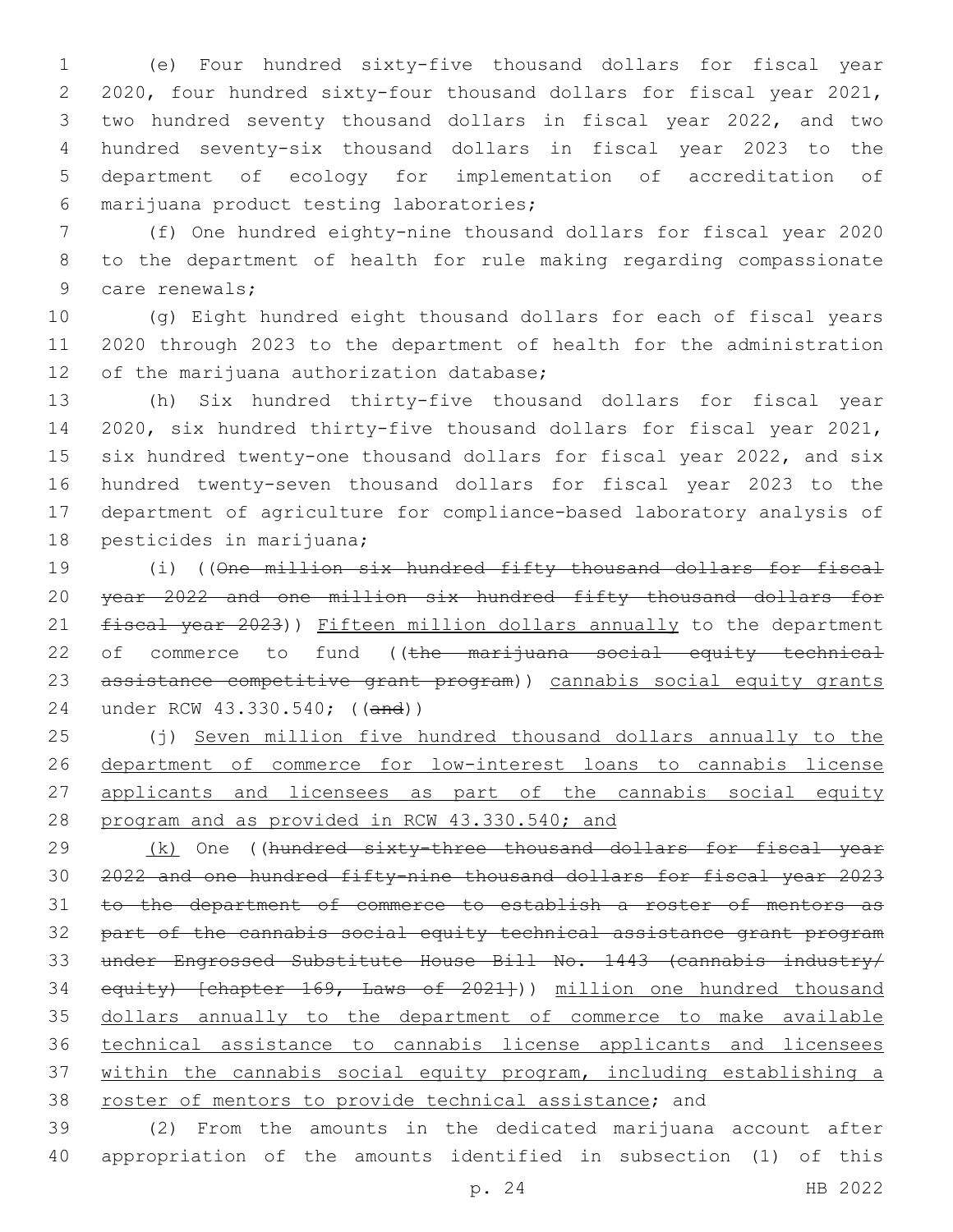section, the legislature must appropriate for the purposes listed in 2 this subsection (2) as follows:

 (a)(i) Up to fifteen percent to the health care authority for the development, implementation, maintenance, and evaluation of programs and practices aimed at the prevention or reduction of maladaptive substance use, substance use disorder, substance abuse or substance dependence, as these terms are defined in the Diagnostic and Statistical Manual of Mental Disorders, among middle school and high school-age students, whether as an explicit goal of a given program or practice or as a consistently corresponding effect of its 11 implementation, mental health services for children and youth, and services for pregnant and parenting women; PROVIDED, That:

 (A) Of the funds appropriated under (a)(i) of this subsection for new programs and new services, at least eighty-five percent must be directed to evidence-based or research-based programs and practices that produce objectively measurable results and, by September 1, 17 2020, are cost-beneficial; and

 (B) Up to fifteen percent of the funds appropriated under (a)(i) of this subsection for new programs and new services may be directed to proven and tested practices, emerging best practices, or promising 21 practices.

 (ii) In deciding which programs and practices to fund, the director of the health care authority must consult, at least annually, with the University of Washington's social development research group and the University of Washington's alcohol and drug 26 abuse institute.

 (iii) For each fiscal year, the legislature must appropriate a minimum of twenty-five million five hundred thirty-six thousand 29 dollars under this subsection  $(2)$  (a);

 (b)(i) Up to ten percent to the department of health for the following, subject to (b)(ii) of this subsection (2):

 (A) Creation, implementation, operation, and management of a marijuana education and public health program that contains the 34 following:

 (I) A marijuana use public health hotline that provides referrals to substance abuse treatment providers, utilizes evidence-based or research-based public health approaches to minimizing the harms associated with marijuana use, and does not solely advocate an 39 abstinence-only approach;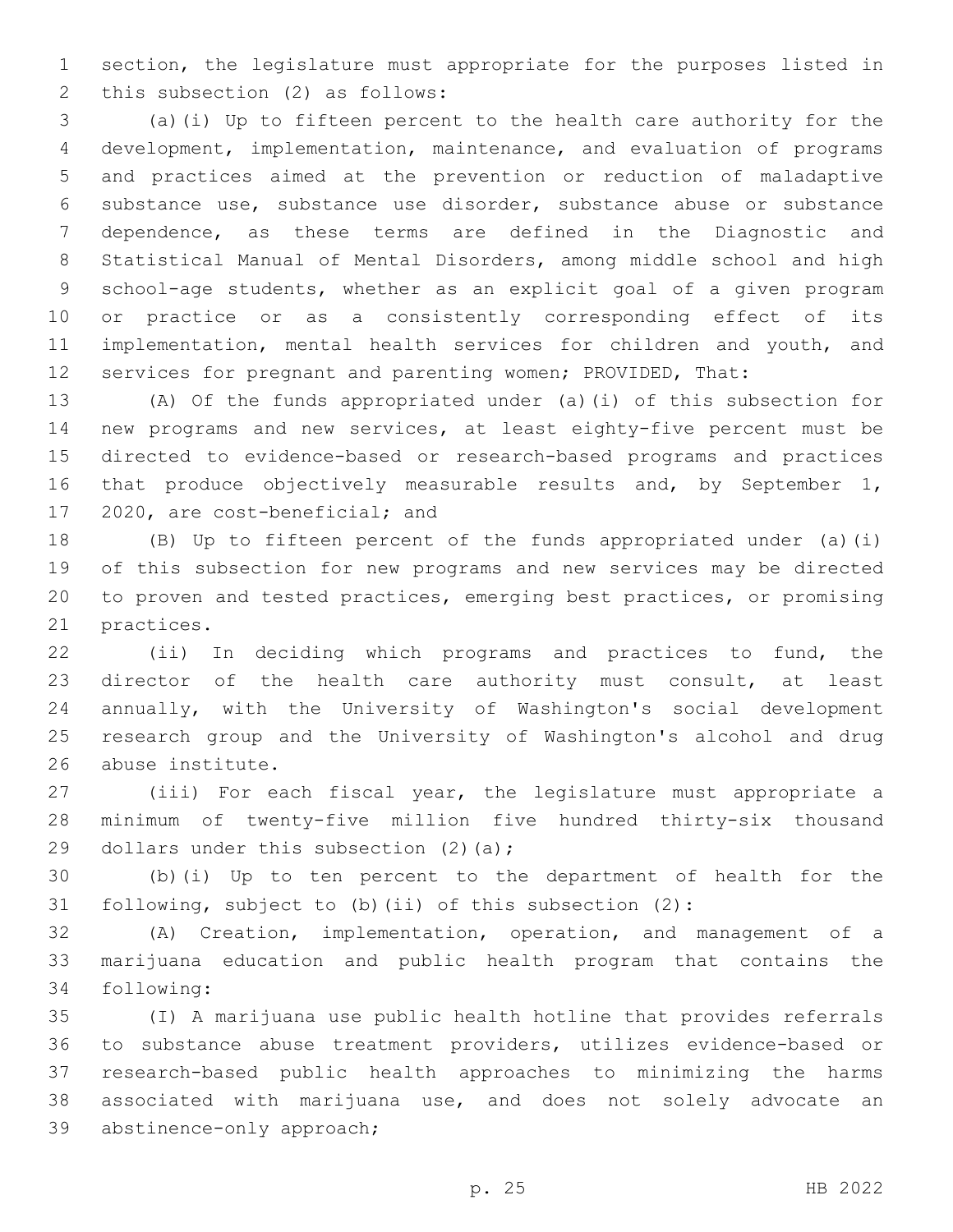(II) A grants program for local health departments or other local community agencies that supports development and implementation of coordinated intervention strategies for the prevention and reduction 4 of marijuana use by youth; and

 (III) Media-based education campaigns across television, internet, radio, print, and out-of-home advertising, separately targeting youth and adults, that provide medically and scientifically accurate information about the health and safety risks posed by 9 marijuana use; and

10 (B) The Washington poison control center.

 (ii) For each fiscal year, the legislature must appropriate a minimum of nine million seven hundred fifty thousand dollars under 13 this subsection (2)(b);

 (c)(i) Up to six-tenths of one percent to the University of Washington and four-tenths of one percent to Washington State University for research on the short and long-term effects of marijuana use, to include but not be limited to formal and informal methods for estimating and measuring intoxication and impairment, and 19 for the dissemination of such research.

 (ii) For each fiscal year, except for the 2019-2021 and 2021-2023 fiscal biennia, the legislature must appropriate a minimum of one million twenty-one thousand dollars to the University of Washington. For each fiscal year, except for the 2019-2021 and 2021-2023 fiscal biennia, the legislature must appropriate a minimum of six hundred eighty-one thousand dollars to Washington State University under this subsection (2)(c). It is the intent of the legislature that this policy will be continued in the 2023-2025 fiscal biennium;

 (d) Fifty percent to the state basic health plan trust account to be administered by the Washington basic health plan administrator and 30 used as provided under chapter 70.47 RCW;

 (e) Five percent to the Washington state health care authority to be expended exclusively through contracts with community health centers to provide primary health and dental care services, migrant health services, and maternity health care services as provided under 35 RCW 41.05.220;

 (f)(i) Up to three-tenths of one percent to the office of the superintendent of public instruction to fund grants to building 38 bridges programs under chapter 28A.175 RCW.

 (ii) For each fiscal year, the legislature must appropriate a minimum of five hundred eleven thousand dollars to the office of the

p. 26 HB 2022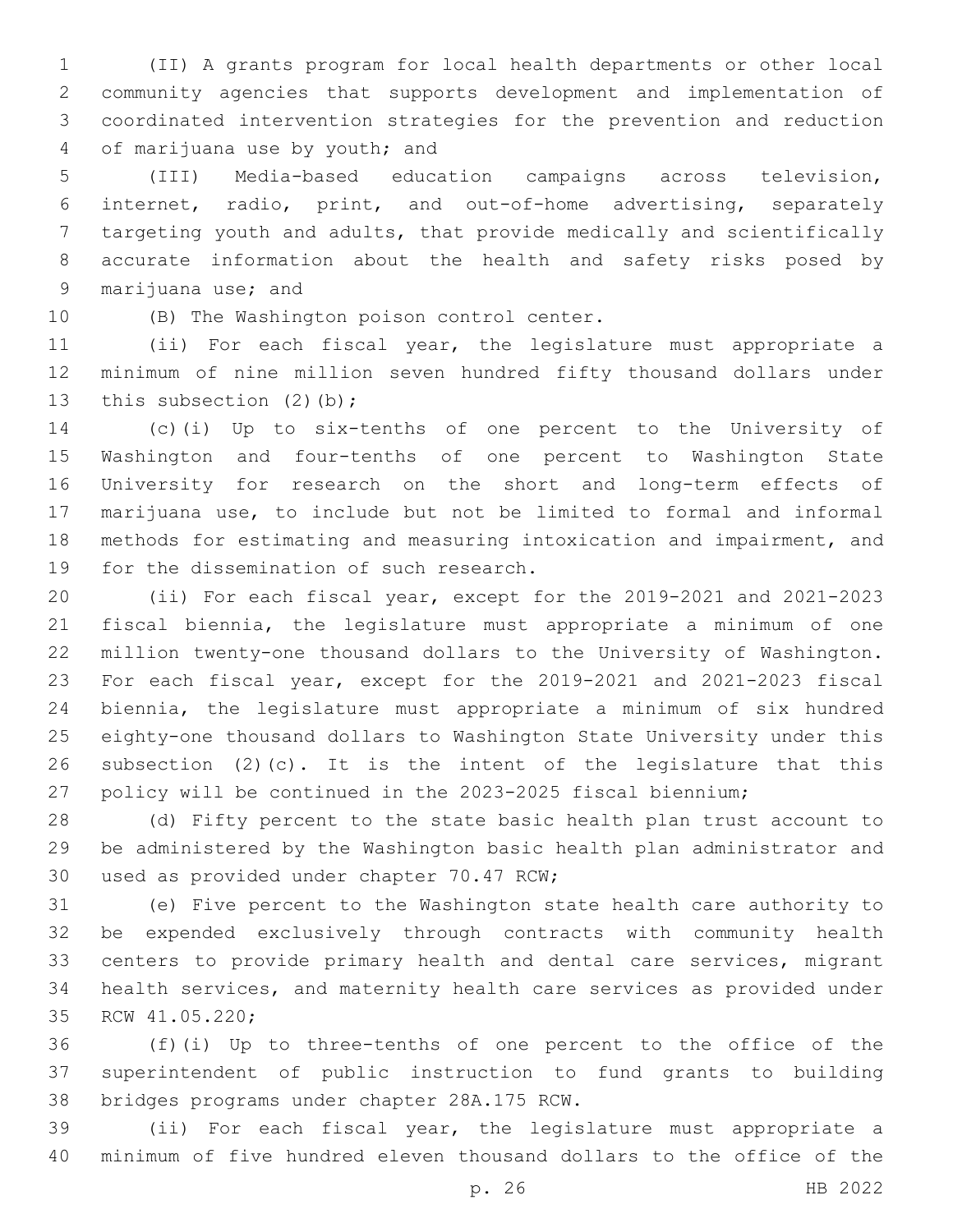1 superintendent of public instruction under this subsection (2)(f); 2 and

 (g) At the end of each fiscal year, the treasurer must transfer any amounts in the dedicated marijuana account that are not appropriated pursuant to subsection (1) of this section and this subsection (2) into the general fund, except as provided in (g)(i) of 7 this subsection (2).

 (i) Beginning in fiscal year 2018, if marijuana excise tax collections deposited into the general fund in the prior fiscal year exceed twenty-five million dollars, then each fiscal year the legislature must appropriate an amount equal to thirty percent of all marijuana excise taxes deposited into the general fund the prior fiscal year to the treasurer for distribution to counties, cities, 14 and towns as follows:

 (A) Thirty percent must be distributed to counties, cities, and towns where licensed marijuana retailers are physically located. Each jurisdiction must receive a share of the revenue distribution under this subsection (2)(g)(i)(A) based on the proportional share of the total revenues generated in the individual jurisdiction from the taxes collected under RCW 69.50.535, from licensed marijuana retailers physically located in each jurisdiction. For purposes of 22 this subsection  $(2)$   $(q)$   $(i)$   $(A)$ , one hundred percent of the proportional amount attributed to a retailer physically located in a city or town 24 must be distributed to the city or town.

 (B) Seventy percent must be distributed to counties, cities, and towns ratably on a per capita basis. Counties must receive sixty percent of the distribution, which must be disbursed based on each county's total proportional population. Funds may only be distributed to jurisdictions that do not prohibit the siting of any state licensed marijuana producer, processor, or retailer.

 (ii) Distribution amounts allocated to each county, city, and town must be distributed in four installments by the last day of each 33 fiscal quarter.

 (iii) By September 15th of each year, the board must provide the 35 state treasurer the annual distribution amount, if any, for each county and city as determined in (g)(i) of this subsection (2).

 (iv) The total share of marijuana excise tax revenues distributed to counties and cities in (g)(i) of this subsection (2) may not exceed fifteen million dollars in fiscal years 2018, 2019, 2020, and 2021, and twenty million dollars per fiscal year thereafter.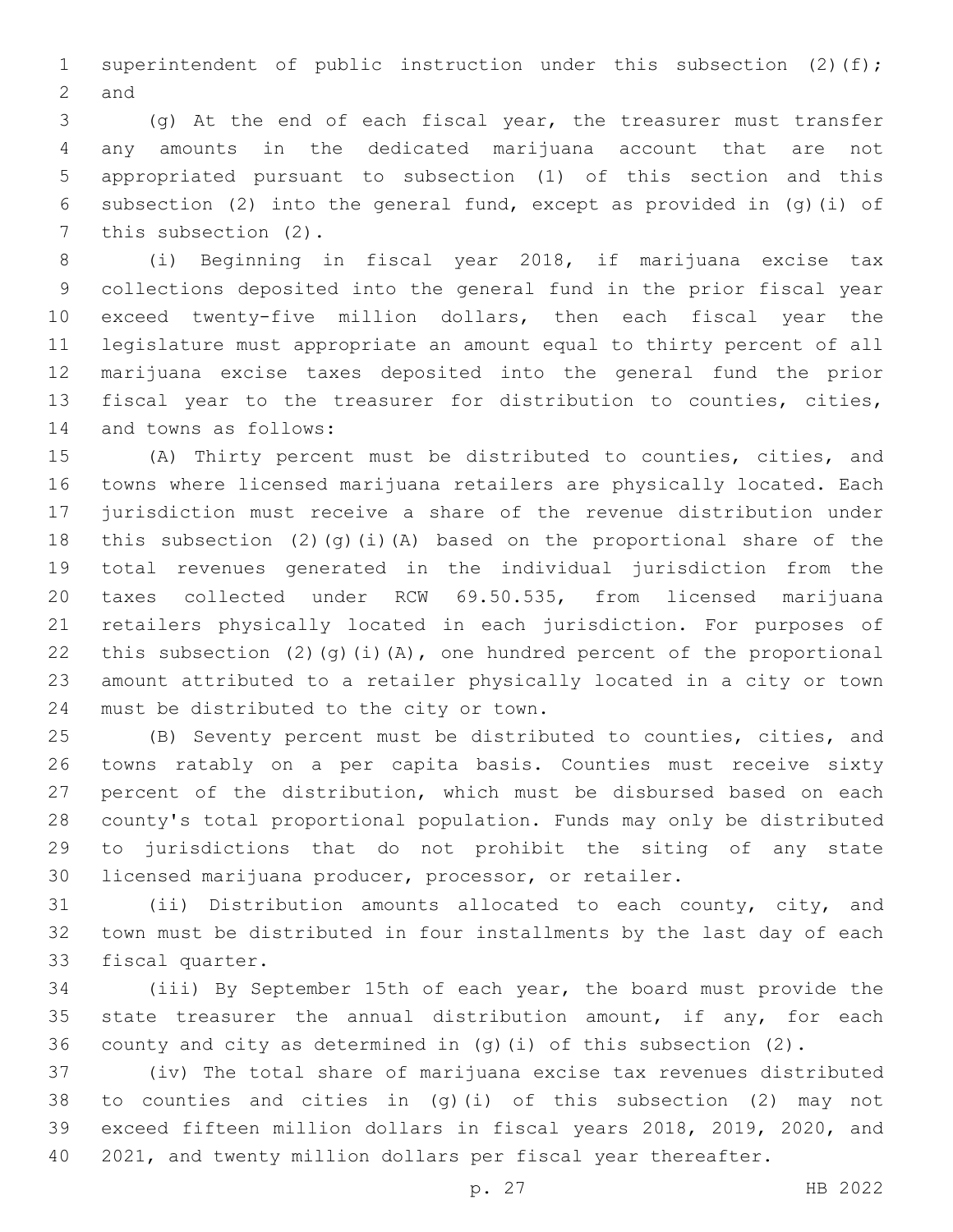1 **Sec. 8.** RCW 43.330.540 and 2021 c 169 s 1 are each amended to 2 read as follows:

3 (1) The cannabis social equity ((technical assistance)) grant, 4 low-interest loan, and technical assistance program is established 5 and is to be administered by the department.

6 (2)(a) The ((cannabis social equity technical assistance grant)) 7 program must award grants to:

8 (i) Cannabis license applicants who are social equity applicants 9 ((submitting social equity plans)) under RCW 69.50.335; ((and))

10 (ii) Cannabis licensees holding a license issued after June 30, 11 2020, and before July 25, 2021, who meet the social equity applicant 12 criteria under RCW 69.50.335; and

13 (iii) Cannabis producers, processors, and retailers who became 14 licensed under the cannabis social equity program in RCW 69.50.335.

 (b) Grant recipients under this subsection (2) must demonstrate completion of their project within 12 months of receiving a grant, unless a grant recipient requests, and the department approves, 18 additional time to complete the project.

 (3) ((The department must award grants primarily based on the strength of the social equity plans submitted by cannabis license applicants and cannabis licensees holding a license issued after June 30, 2020, and before July 25, 2021, but may also consider additional 23 criteria if deemed necessary or appropriate by the department.)) Technical assistance activities eligible for funding include, but are 25 not limited to:

26 (a) Assistance navigating the cannabis licensure process;

27 (b) Cannabis-business specific education and business plan 28 development;

29 (c) Regulatory compliance training;

30 (d) Financial management training and assistance in seeking 31 financing; and

32 (e) ((Strengthening a social equity plan; and

33  $(f)$ ) Connecting social equity applicants with established 34 industry members and tribal cannabis enterprises and programs for 35 mentoring and other forms of support.

 (4) The department may contract to establish a roster of mentors who are available to support and advise social equity applicants and current licensees who meet the social equity applicant criteria under RCW 69.50.335. Contractors under this section must: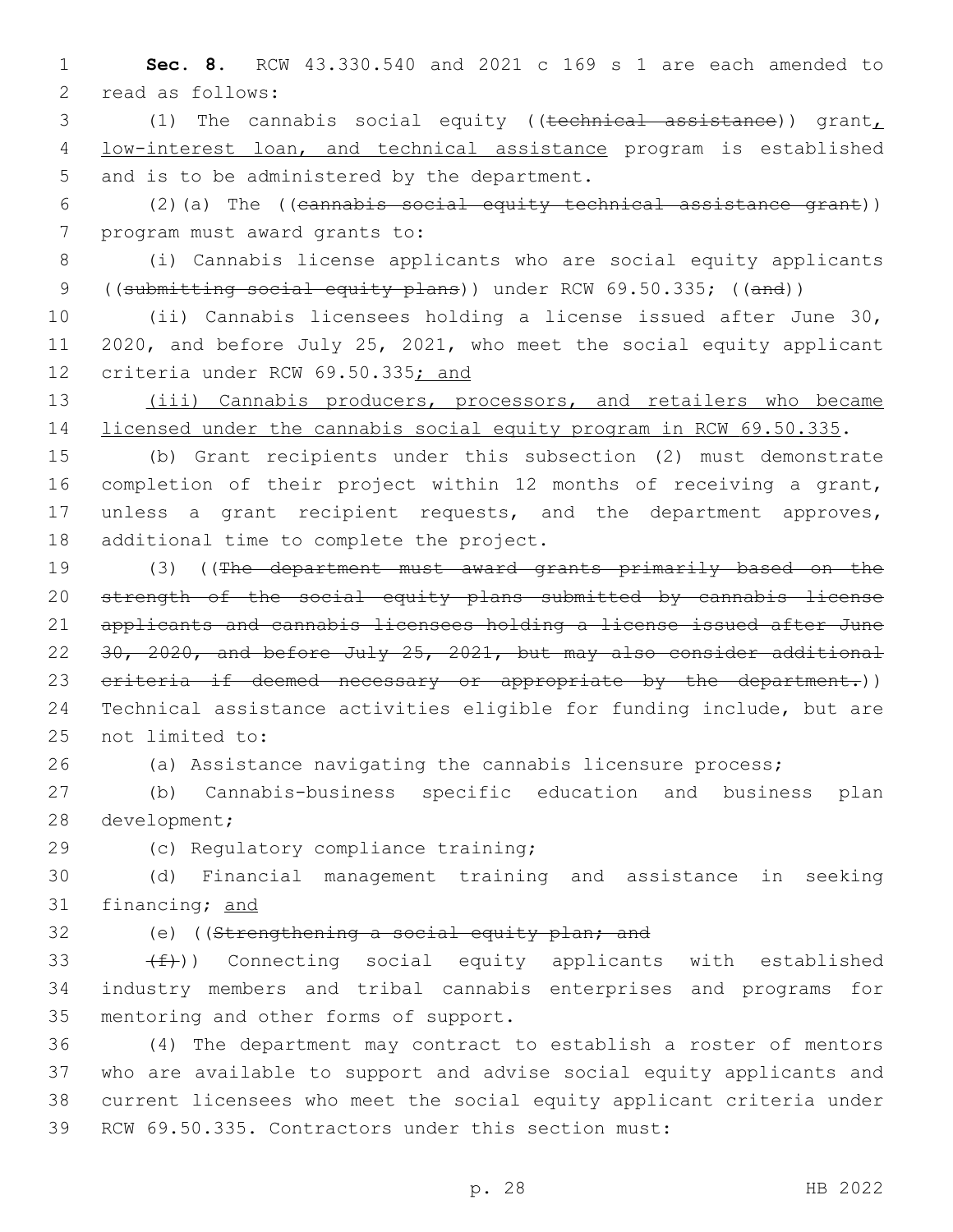(a) Have knowledge and experience demonstrating their ability to effectively advise eligible applicants and licensees in navigating the state's licensing and regulatory framework or on producing and processing cannabis;4 5 (b) Be a business that is at least 51((<del>% [percent]</del>)) percent minority or woman-owned; ((and)) 7 (c) Meet department reporting and invoicing requirements ((- $(5)$ ); and (d) Be approved through the office of equity. (5) Low-interest loans must be made available for applicants and licensees who apply for or are issued a license through the cannabis social equity program. 13 (6) Funding for the cannabis social equity ((technical 14 assistance)) grant, low-interest loan, and technical assistance program must be provided through the dedicated marijuana account under RCW 69.50.540. Additionally, the department may solicit, 17 receive, and expend private contributions to support the ((grant)) 18 program. 19 (((6)) (7) The department may adopt rules to implement this 20 section.  $((+7+))$   $(8)$  For the purposes of this section, "cannabis" has the meaning provided for "marijuana" under RCW 69.50.101. NEW SECTION. **Sec. 9.** If any provision of this act or its 24 application to any person or circumstance is held invalid, the remainder of the act or the application of the provision to other persons or circumstances is not affected. NEW SECTION. **Sec. 10.** Section 3 of this act expires January 1, 2030. NEW SECTION. **Sec. 11.** Section 4 of this act takes effect January 1, 2030. NEW SECTION. **Sec. 12.** Section 5 of this act expires July 1, 2024.